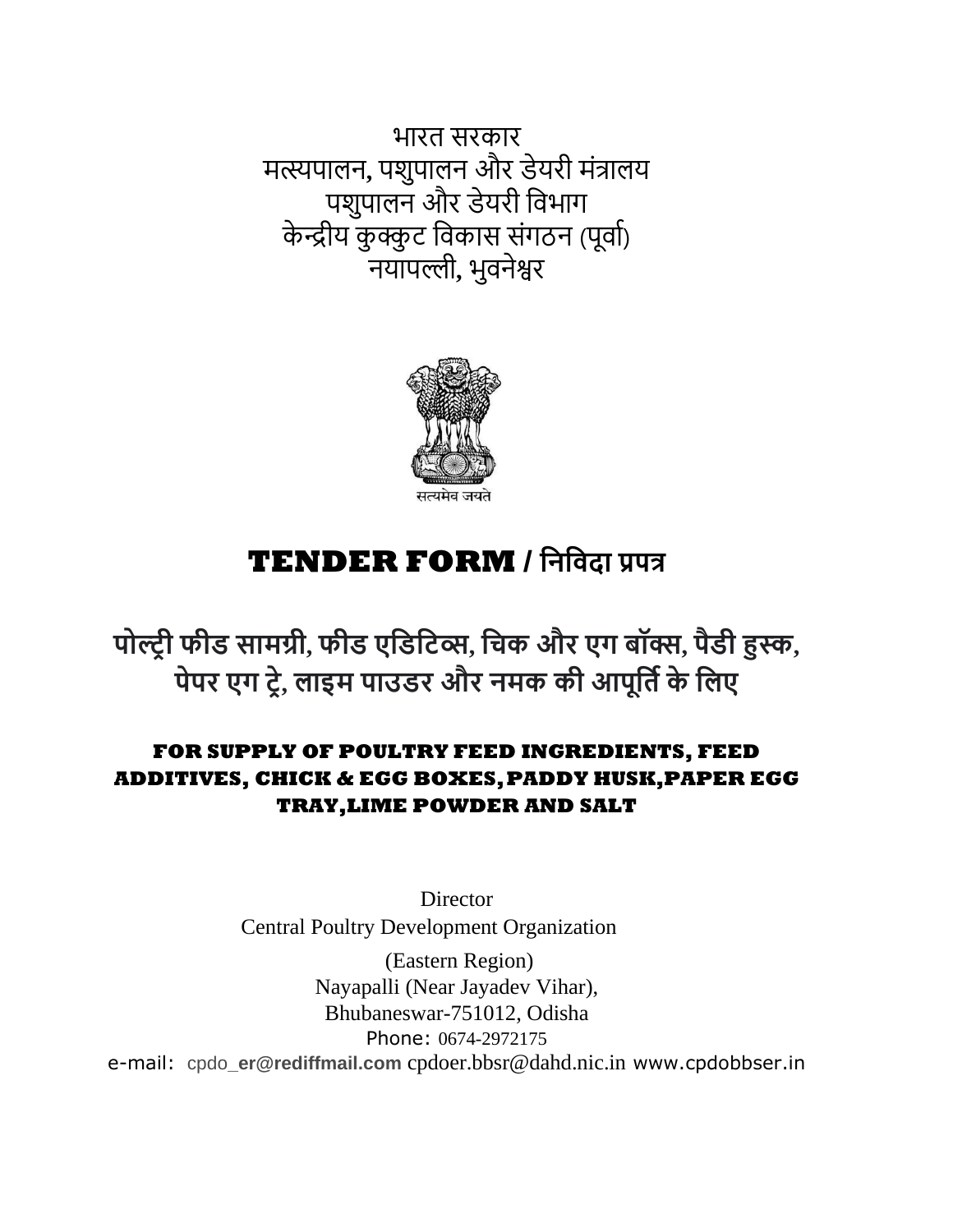

# भारत सरकार **/ Government of India Ministry of Fisheries Animal Husbandry & Dairying** मत्स्यपालन**,** पशुपालन और डेयरी मंत्रालय (Deptt. of Animal Husbandry & Dairying) / पशुपालन और डेयरी विभाग **Central Poultry Development Organisation (Eastern Region)** केन्द्रीय कुक्कुट विकास संगठन (पूर्वा) नयापल्ली**,** भुिनेश्वर / Nayapalli, Bhubaneswar (Odisha) – 751012

# **निनिदा माांग**

विषय : फीड सामग्री, एडिटिव्स, चिक और एग बॉक्स, पैडी हुस्क, पेपर एग ट्रे, लाइम पाउडर और नमक की खरीद के लिए निविदा आमंत्रित करने के वारे मैं

संदर्भ : हमारी खुली निविदा दिनांक: 06.09.21 को भारत सरकार की सेंटल पब्लिक ई- प्रोक्योरमेंट पोर्टल में प्रकाशित

महोदय,

उपरोक्त के संदर्भ में, कृपया ऊपर उल्लिखित हमारी ई खरीद सूचना देखें। आपसे अनुरोध है कि अपनी निविदा अपलोड करें और आवश्यक कार्रवाई के लिए निर्धारित तिथि और समय से पहले एक सीलबंद लिफाफे में अपनी न्यूनतम दर सबवमट करें। यह कायाालय, भारत सरकार के ई-प्रोक्योरमेंट साइट में जमा/अपलोड करने में वकसी भी देरी के विए कोई जिम्मेदारी नहीं लेता है। विलंबित निविदाओं पर किसी भी परिस्थिति में विचार नहीं किया जाएगा। निविदा जमा करते समय विस्तृत निर्देशों, नियमों और शर्तों का पालन किया जाना चाहिए।

# **निनिदा के नलए निर्ािररत**

| Sl.No.           | <b>Activity Description</b>                 | <b>Schedule</b>               |
|------------------|---------------------------------------------|-------------------------------|
|                  | Tender No:                                  | CPDO/BBS/7-1/2021-22          |
| 2.               | <b>Cost of Tender Document</b>              | Rs. 2000/-                    |
| 3.               | Time and last date of depositing Tender/Bid | 11.00 A.M on dt. 27.09.2021   |
| $\overline{4}$ . | Time and Date of opening of Tender Bid      | 11.00 A.M on dt. 28.09.2021   |
| 5.               | Minimum Validity of tender offer            | 180 days                      |
| 6.               | Estimated cost of tender                    | Rs. 1.40 crores               |
| 7.               | Amount of EMD to be deposited               | Rs. 2% of the estimated value |

वन्ति के बाद करने के बाद करने के बाद करने के बाद करने के बाद करने के बाद करने के लिये शक्य क

# **INSTRUCTION TO BIDDERS**

Tenders are hereby invited on behalf of the President of India, Ministry of Fisheries, Animal Husbandry & Dairying , Dept. of Animal Husbandry and Dairying from reputed, experienced and eligible suppliers for poultry feed ingredients/additives/chick & egg boxes, Paddy Husk, Lime powder, paper egg tray and salt to CPDO (ER), during the period of 06 months commencing from 01.10.2021 to 31.03.2022. The terms and conditions of the contract which will govern the contract made are those contained in the general conditions of contract applicable to the contracts and the special terms and conditions are detailed in the tender form and its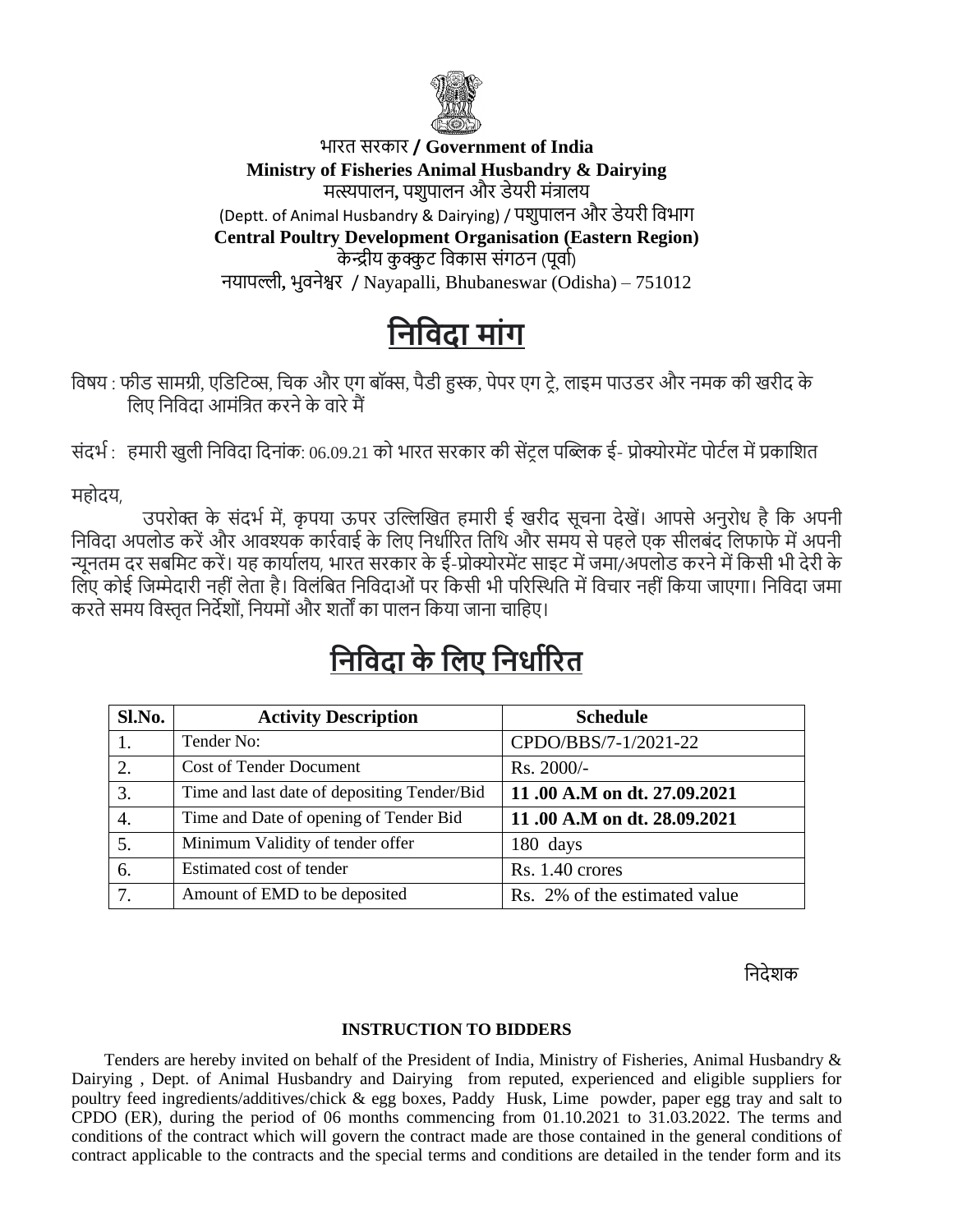schedules. Please submit your rates if you are in a position to furnish the requisite services in accordance with the requirements stated in the required schedules.

- 2. The cost of tender document containing detailed specifications with terms and conditions has been priced Rs. 2,000/-(Rupees two thousand) only in favour of the Director, CPDO(ER), Bhubaneswar. **The tender documents are to be uploaded in the website www.eprocure.gov.in upto dt.27.09.2021 by 11.00 A.M** and must accompany with DD of Rs.2000/- towards the cost of tender. Tender documents are not transferrable and cost of tender is not refundable. The Director, CPDO (ER), Bhubaneswar will not be responsible for any kind of postal delay or delay in delivery of the documents/or non-receipt of the documents (if any).
- 3. The original copy of the tender is to be enclosed in double cover. The inner cover should be sealed. The outer cover should be subscribed *"Tender for supply of feed ingredients/additives/chick & egg Boxes/paddy husk, paper egg tray, lime powder and Salt .* The **tender shall place two envelopes clearly marked containing technical bid and financial bid separately in the main envelop.** All Tenders should be sent by RegisteredPost/Speed post. Tenders to be hand delivered should be put in the tender box, which will be kept in the Administrative block of the Central Poultry Development Organization (ER), Nayapalli, Bhubaneswar- 751012 by **11.00 a.m. dated 28.09.2021.**
- 4. The period of Contract would be for six months. The Director, CPDO (ER), Bhubaneswar reserves the right to increase or decrease the period of contract or to extend its duration in the interest of the organization, for any unavoidable situation, not mandatory to be communicated to the tenderer.

# 5. **Bid Security (Earnest Money):**

- a. Bid Security to be deposited only in the shape of Fixed Deposit Receipt/ Term Deposit Receipt (FDR/TDR) issued by any nationalized bank duly pledged in favour of "Director, CPDO (ER), Bhubaneswar".
- b. Each tender must be accompanied by a deposit of 2% of the estimated value of the goods to be procured as earnest money.
- c. The tender will not be considered if earnest money is not deposited or insufficient earnest money is deposited with the tender.
- d. The tenderer is being permitted to give tender in consideration of the stipulations on his part that after submitting his tender, he will not resale from his offer or modify the terms and conditions thereof. If the tenderer fail to observe and comply with the foregoing stipulation the aforesaid amount of EMD will be forfeited by the Director, CPDO (ER), Bhubaneswar.
- e. Unsuccessful Tenderer's Earnest Money will be returned as soon as possible after the required security money has been furnished by the successful tenderer.
- f. The successful Tenderer's Earnest Money will be returned (unless it is used as part of the security deposit .
- g. The Earnest Money may be forfeited if a Tenderer withdraws its tender during the period of tender validity specified by the Tenderer on the Tender form, or in case of a successful Tenderer, if the Tenderers fails to sign the contract.

# **1**

#### 6. **Late Tenders:**

Any tender(s) received by the Director, Central Poultry Development Organization (ER), Nayapalli, Bhubaneswar after the deadline for submission of tender will be rejected and returned to the tenderer.

# 7. **Opening of the Tenders:**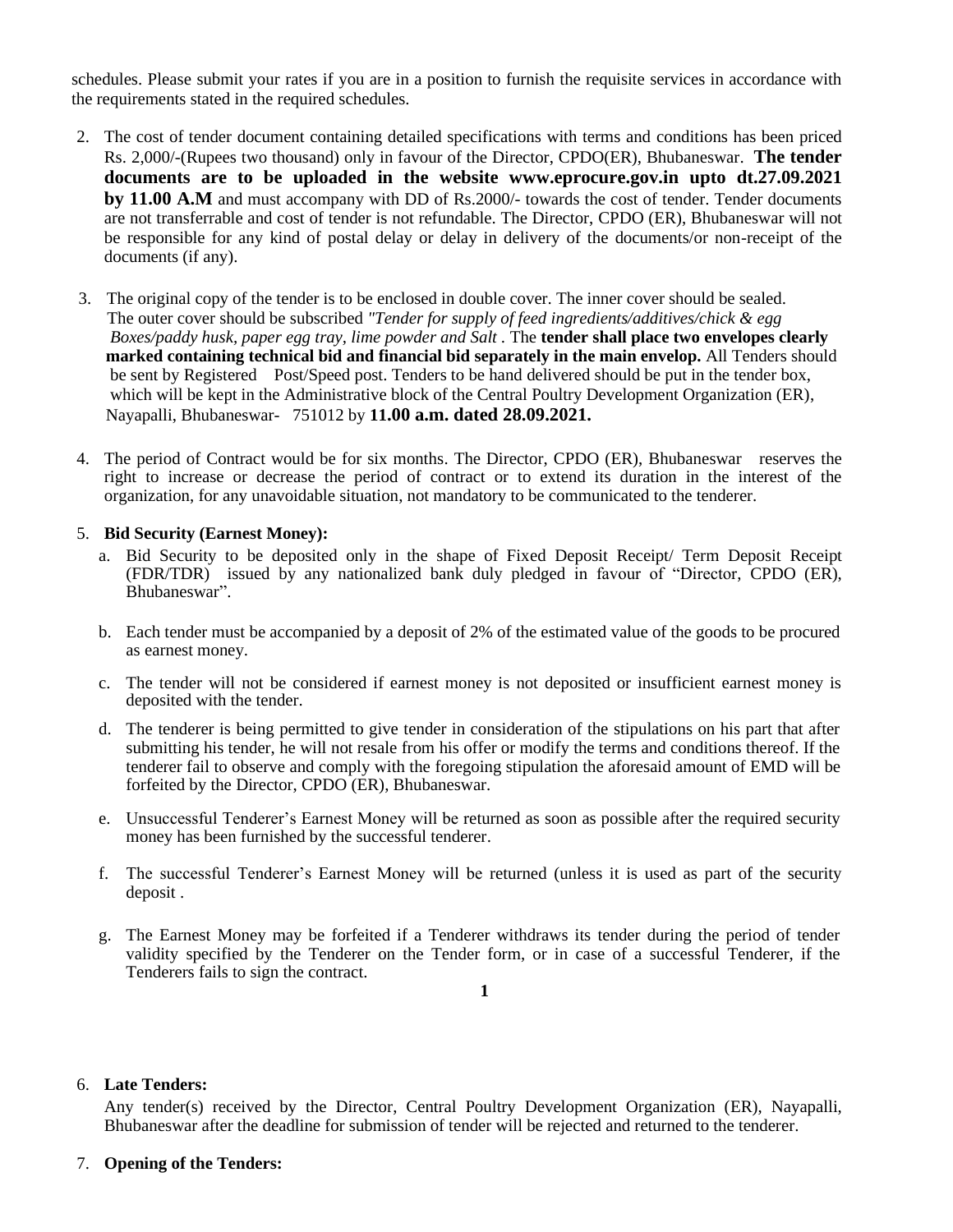The tender will be opened on **dt 28.09.2021 at 11.00 A.M** in the office of the Central Poultry Development Organization (ER), Nayapalli, Bhubaneswar. In the event of any kind of holiday falls on the specified dates, the proceedings will take place on the next working day, at the same time & venue. Tenderer is at liberty to be present or to authorize a representative to be present at the time of opening of the tenders.

# 8. **Period of validity of Tenders:**

- a. Validity of Tenders shall be for 06 months after the date of tender openings. A tender valid for a shorter period shall be rejected by the Director, CPDO (ER), Bhubaneswar as non-responsive.
- b. In exceptional circumstances, the Director, Central Poultry Development Organization (ER), Nayapalli, Bhubaneswar – 751012 may solicit the Tenderer's consent to an extension of the period of validity. The request and the responses thereto shall be made in writing. The Earnest Money provided shall also be suitably extended. A Tenderer may refuse the request without forfeiting its Earnest Money. A Tenderer granting the request will not be permitted to modify its tender condition.
- c. A Tenderer granting the request will not be permitted to modify its tender condition.

# 9. **Quotation of rate:**

- a. The rate should be quoted keeping in view of supply the material as per specification, delivery at F.O.R CPDO (ER), Bhubaneswar inside feed Godown, inclusive of all costs and GST , transportation charges, charges for loading & unloading the materials, etc. However, in case of requirement for Talagada, Mundali(Farm Unit-II) during the tender period, the supply to be made at new site at Talagada, Mundali, Cuttack as per requirement with same terms and conditions.
- b. The rates quoted for supply of material in tender be given both in words and figures failing which the same is liable to be rejected. Overwriting/erasing in rates to be quoted by the tenderer will not be allowed otherwise the tenders may be rejected.
- c. The rates quoted shall remain valid for 6 months and no enhancement whatsoever shall be claimed by the tenderer.
- d. The service taxes or any other tax which is as per the rules of the Govt. shall be deducted at source from the bills of the successful tenderer, as per rules/instructions made applicable from time to time by government.

# 10. **Evaluation of financial Bid:**

- a. The contract shall ordinarily be awarded to the lowest evaluated bidder and whose bid has been found to be responsive and who is eligible and qualified to supply the material satisfactorily.
- b. The Director, CPDO (ER), Bhubaneswar is not bound to accept the lowest or any other tenders and also reserve to itself the right of accepting the tenders in whole or in part. You are however at liberty to Tender for the whole or any portion or to state in the tenders that the rates quoted shall apply only if the tenders are considered fully. Conditional Tenders will not be accepted.

# 11. **Notification of Award:**

- a. Prior to the expiration of the period of tender validity, the Director, CPDO (ER), Bhubaneswar will intimate the successful tenderer. Formal letter of acceptance and work order of the Tenders will be forwarded as soon as possible.
- b. The notification of award will constitute the formation of the contract.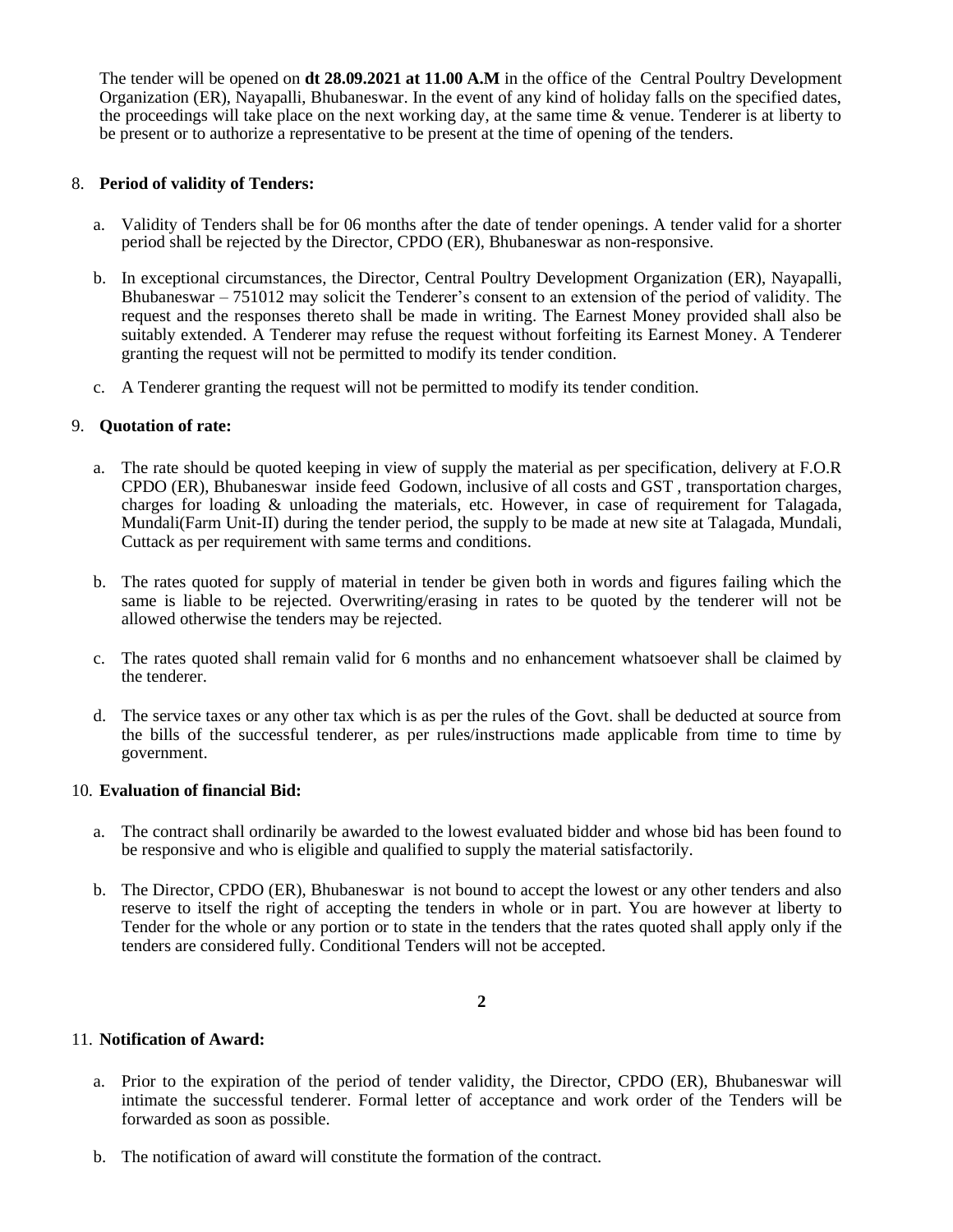- c. Upon the successful Tenderer's furnishing of the contract the Director, CPDO (ER), Bhubaneswar will promptly notify each unsuccessful tenderer and will refund its Earnest Money.
- d. If tenderer does not accept the offer, after issue of letter of acceptance by the Director, CPDO (ER), Bhubaneswar within 7 days, the offer made shall be deemed to be cancelled without any notice  $\&$ earnest money will be forfeited and thereafter 2<sup>nd</sup> lowest tenderer may be taken into consideration for issue of acceptance letter.

# 12. **Security Money:**

- a. The security money equivalent to the extent of 10% of total estimated value of the tender has to be deposited by the successful tenderer for the contract in form of *Fixed Deposit Receipt (FDR / TDR) of a nationalized bank or Bank guarantee from a nationalized bank* **in favour of Director, CPDO (ER),** Bhubaneswar . (Security deposit remains valid for a period of sixty days (60) beyond the date of completion of all contractual obligations of the supplier). In the event of non-deposition of the same within specified period after issue of tender acceptance letter by the Director, CPDO (ER), Bhubaneswar , the earnest money will be forfeited.
- b. The Security Deposit shall be returned to the supplier on expiry of the contract period on furnishing usual clearance/No Demand Certificate. The Security Deposit shall be returned on expiry and termination of the Contract subject to conditions that the Agency has indemnified the Director, CPDO (ER),Bhubaneswar for all payments to Govt. statutory obligation.
- c. Failure of the successful Tenderer to sign the contract and/or furnish the Security Deposit shall constitute sufficient grounds for the annulment of the award and forfeiture of the Earnest Money, in which event the Director, CPDO (ER), Bhubaneswar may make the award to the next lowest evaluated tenderer or call for new tenders.
- d. No interest on security deposit and earnest money deposit shall be paid by the Director, CPDO (ER), Bhubaneswar to the tenderer.
- 13. The Schedules of the tender form should be returned intact and pages should not be detached. In the event of the space provided on the schedule form being insufficient for the required purpose, additional pages may be added. Each additional pages must be numbered consecutively and be signed in full by the tenderer. In such cases reference to the additional pages must be made in the tender form. If any modification of the schedule is considered necessary it should be communicated by means of a separate letter along with the tender.
- 14. The tenders are liable to be ignored if complete information as required is not given therein or if the particular asked for in the schedules to the tenders is not fully filled in. Individual signing the tenders or other documents connected with the contract may specify whether he signs it in the capacity of (i) a sole proprietor of the firm or constituted attorney of such sole proprietor, or (ii) a partner of the firm if it be partnership in which case he must have authority to refer to arbitration dispute concerning the business of the partnership whether by virtue of the partnership agreement or power of attorney or (iii) constituted attorney of the firm if it is a company.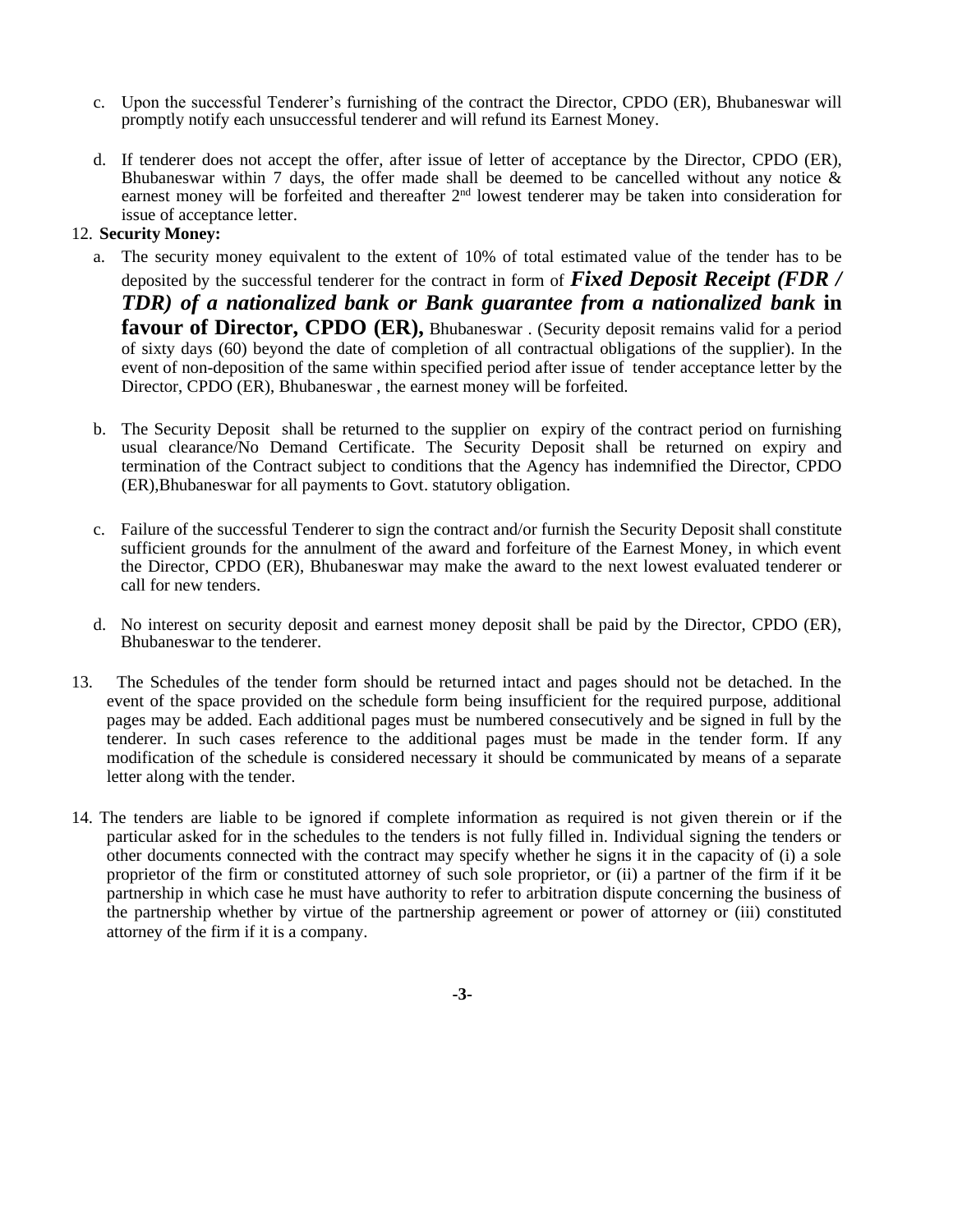15. In case of partnership firms, where no authority has been given to any partner to execute the contract/agreement concerning the business of the partnership, the tender and all other related documents must be signed by every partner of the firm. A person signing the tender form or any other documents forming part of the contract on behalf of another shall be deemed to warranty that he has authority to bind such other and if, an enquiry it appears that the persons so signing had no authority to do so, the Director, Central Poultry Development Organization (ER), Bhubaneswar -12 shall without prejudice to other civil and criminal remedies cancel the contract and hold the signatory liable for all costs and damages. Each page of the tender and the schedules to the tenders and annexure, if any, should be signed by the tenderer.

# **16. The Director, Central Poultry Development Organization (ER), reserves the right at the time of contract award to increase or decrease the quantity of material without any change in unit price or other terms and conditions.**

# 17. **Signing of Contract:**

The Agency, on award of the contract should execute an agreement on with Director, Central Poultry Development Organization (ER), incorporating of the terms and conditions.

# 18. **Resolution of Disputes – Arbitration:**

- a. Decision of Director, CPDO (ER), shall be final for any aspect of the contract and binding to all parties**.**
- b. In the event of any dispute or difference between the parties thereto such disputes or difference shall be resolved amicably by mutual consultation. If such resolution is not possible, then the unresolved dispute or difference shall be referred to arbitration of the sole arbitrators to appoint by Secretary, Ministry of Fisheries, Animal Husbandry, Dairying, Department of Animal Husbandry& Dairying on the recommendation of the Secretary, Department of Legal Affairs ("Law Secretary"), Government of India.

 The provisions of Arbitration and Conciliation Act, 1996 (No. 26 of 1996) shall be applicable to the arbitration. The venue of such arbitration shall be at New Delhi or any other place, as may be decided by the arbitrator. The language or arbitration proceedings shall be English. The arbitrator shall make a reasoned award (the "Award') which shall be final and binding on the parties. The cost of the arbitration shall be shared equally by the parties to the agreement. However, expenses incurred by each party in connection with the preparation, presentation shall be borne by the party itself.

- c. Pending the submission of and/or decision on a dispute, difference or claim or unit the arbitral award is published; the parties shall continue to perform their entire obligation under this agreement without prejudice to a final adjustment in accordance with such award.
- d. Any disputes arising in tender should be within the legal jurisdiction of the High Court of Odisha.
- 19. The Director, Central Poultry Development Organization (ER), reserves the right to accept or reject any tender/ tender process and reject all tenders at any time prior to contract award, without thereby incurring any liability to the affected tenderer or tenderers or any obligation to inform the affected tenderer or tenderer of the grounds for the Director's action.

# 20. **Acceptance:**

Acceptance both provisional and final regarding the supply of feed ingredients/additives/ chick & egg boxes, paddy husk, paper egg tray, lime powder and salt at the Director, CPDO (ER), or his authorized representative.

21. Only those firms will be considered for financial bid who will qualify in the technical bid.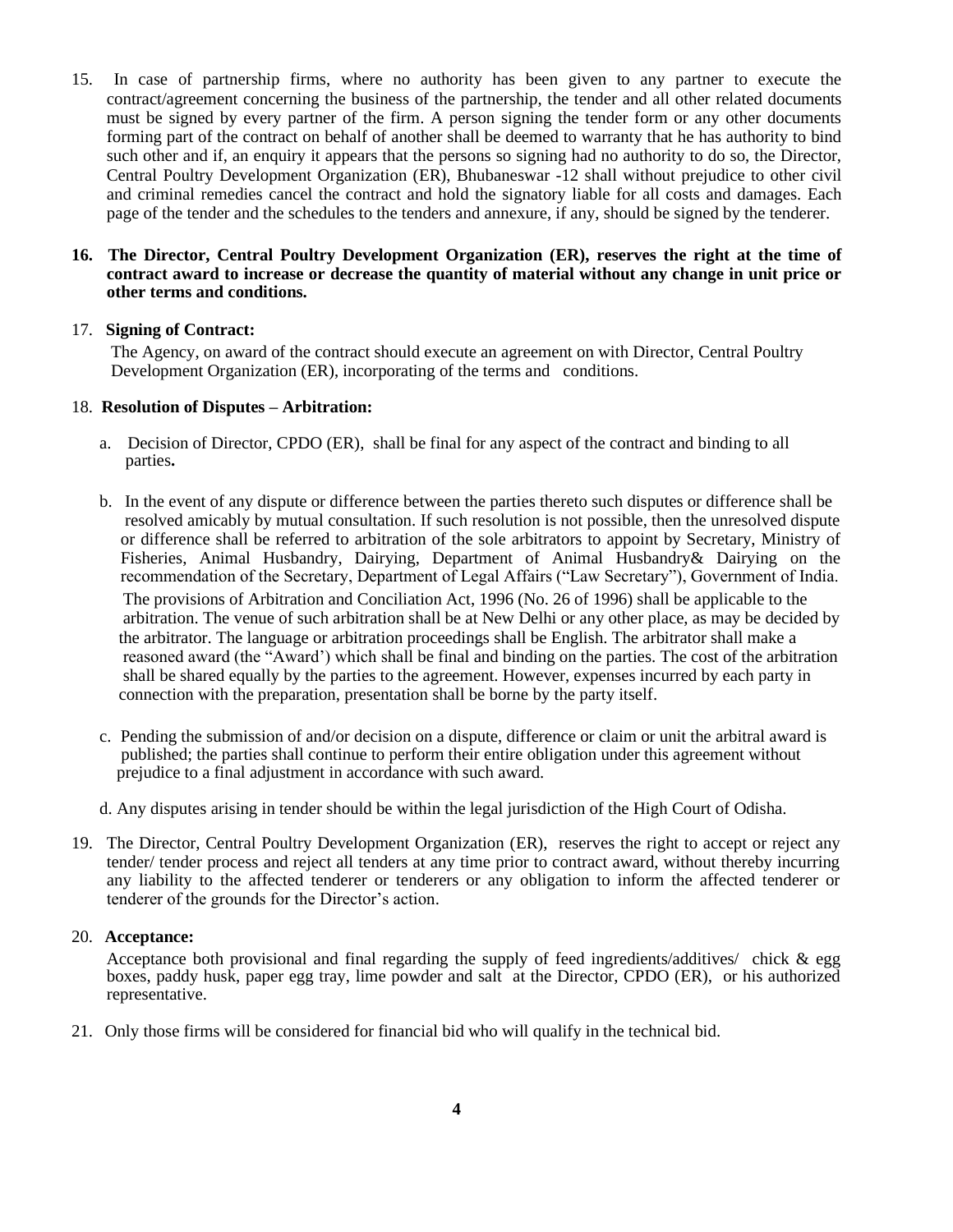22. The tender being submitted by the firm, all pages along with enclosures must be numbered. The following self attested documents are required to be enclosed with the tenders in a separate cover as technical bids.

 Only those firms providing the following documents would be considered eligible and also fill the page number for claiming the fulfillment of requisite conditions as given in the column item wise:

| Sl.No | Documents papers to be submitted with Tender Bid and to be Page<br>arranged accordingly                                                                             | No.<br>enclosures | of |
|-------|---------------------------------------------------------------------------------------------------------------------------------------------------------------------|-------------------|----|
| 1.    | Cost of Tender (Xerox copy of D.D)                                                                                                                                  |                   |    |
| 2.    | Bid Security (EMD) in shape of FDR/TDR (No other forms) duly<br>pledged in favour of Director, CPDO (ER), Bhubaneswar valid for 60 days<br>beyond opening of tender |                   |    |
| 3.    | Registration certificate of the firm from Registrar of firms from Central/State<br>Govt. of Registrar of companies under Companies Act.                             |                   |    |
| 4.    | Certified copy of PAN/ITCC issued by dept. of Income Tax                                                                                                            |                   |    |
| 5.    | Certified copy of Sale Tax / CST clearance certificate                                                                                                              |                   |    |
| 6.    | Certified copy of TIN Number in the field of related supply.                                                                                                        |                   |    |
| 7.    | <b>Duly completed Questionnaires</b>                                                                                                                                |                   |    |
| 8.    | Photocopy of Bank details along with name of bank, A/C No. and Address<br>proof etc.                                                                                |                   |    |
| 9.    | Experience of supplying items either in Central / State /                                                                                                           |                   |    |
|       | Universities/Autonomous bodies or any other Government Department or                                                                                                |                   |    |
|       | organization of repute at least for two years in the related field of supply. As                                                                                    |                   |    |
|       | an evidence/proof, copy of supply order/certificates should be enclosed.                                                                                            |                   |    |
| 10.   | Product Literature / Leaflets, if any                                                                                                                               |                   |    |

# **Note:**

- 1. Financial bid will be opened only for those Firms, whose technical bid is found in consonance with terms & conditions of the tender and the tenders of the firms not found technically responsive or qualified will be declared as disqualified without assigning any reason.
- 2. The technical bids and financial bids may be submitted in separate envelops to be sealed and put in a main cover.
- 3. The competitiveness of the rate(s) of material will be decided and thereby the contract may be awarded to the successful bidder.
- 4. Price schedule duly completed enclosed with Financial bidding documents & Price should be valid 6 months from the date of opening of bids.
- 5. All the pages of tender document must be signed by the tenderer while submitting bid documents. The terms and conditions shown in draft agreements can solely be changed by the Director CPDO (ER), Bhubaneswar at his discretion and shall be binding up on the tenderer at the time agreement entered into.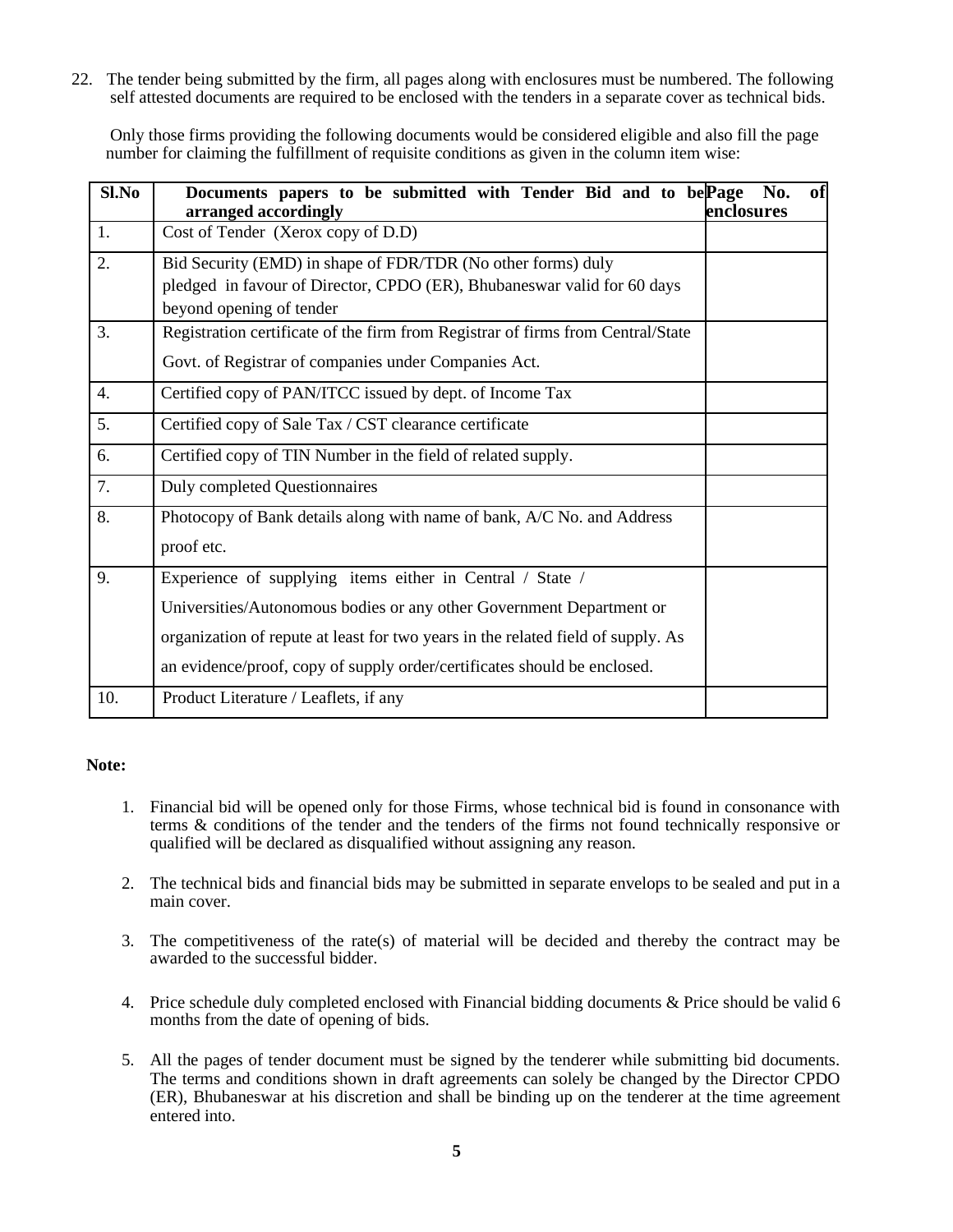# **GENERAL TERMS AND CONDITIONS**

- 1. The Tenderer shall submit his tender only in case he has experience in the field of supply of feed ingredients/additives//chick & egg box, paddy husk, paper egg tray lime powder and salt referred and he is in a position to take up the same. The tenderer supplying feed additives should have valid drug license.
- 2. The original copy of the tender is to be enclosed in double cover. The inner cover should be sealed. The outer cover should be subscribed *"Tender for supply of feed ingredients/additives/chick & egg boxes ,paper egg tray, lime powder /salt at CPDO (ER), Bhubaneswar*" and the tenderer shall place two envelopes clearly marked containing technical bid and financial bid separately in the main envelop.
- 3. The technical bids and financial bids may be submitted in separate envelops to be sealed and put in a main cover.
- 4. The tenders will not be considered and Summarily rejected if the firm do not enclose the following documents:
	- a. A copy of Latest Income Tax Clearance certificate of current year/Latest Income Tax Returns.
	- b. A copy of PAN Card issued by the concerned authorities.
	- c. Duly completed Questionnaires
- 5. Price schedule duly completed enclosed with Financial bidding documents & Price should be valid for 06 months from the date of opening of bids.
- 6. The Tenderer after submission of his tender shall not reverse or modify the rates, terms and conditions of the tender, failing which the EMD deposited by him shall be forfeited.
- 7. Any erasures or alterations that may have been in the Tender Form before it is received by the prospective tenderer(s) and also any further erasures or alterations(if any) that may be made the course of completing the form should be initialed by the Tenderer(s).
- 8. Only in the event of the offer not being accepted, the EMD will be refunded after he had applied for the same. The request should be signed by the same person who signed the tender and its documents. However, he may authorize any agent under his signature to collect the refund of EMD from the CPDO (ER), Bhubaneswar.
- 9. The EMD and Security Deposit shall not carry any interest.

# **10. EMD in the shape of Cheques / DD from the bidders will not be accepted in any case.**

- 11. Conditional tenders shall not be accepted.
- 12. The entire tender documents should be submitted in tact as per the serial page numbers and without removing any pages. In the event of space provided on the tender form(s) being insufficient for the required purpose, additional pages may be added. Each added page must be numbered consecutively and signed in full by the tenderer. In such case, reference to the additional pages must be made in the tender form(s). if any modification of the tender form/ documents is considered necessary, it should be communicated by means of a separate letter along – with the tender.
- 13. The tender is liable to be ignored if complete information required is not given therein or if the particulars asked in the tender and the documents connected with the tender are not furnished in complete. He is required to sign each and every page of this tender documents and additional sheets, if any as acceptance to the contents.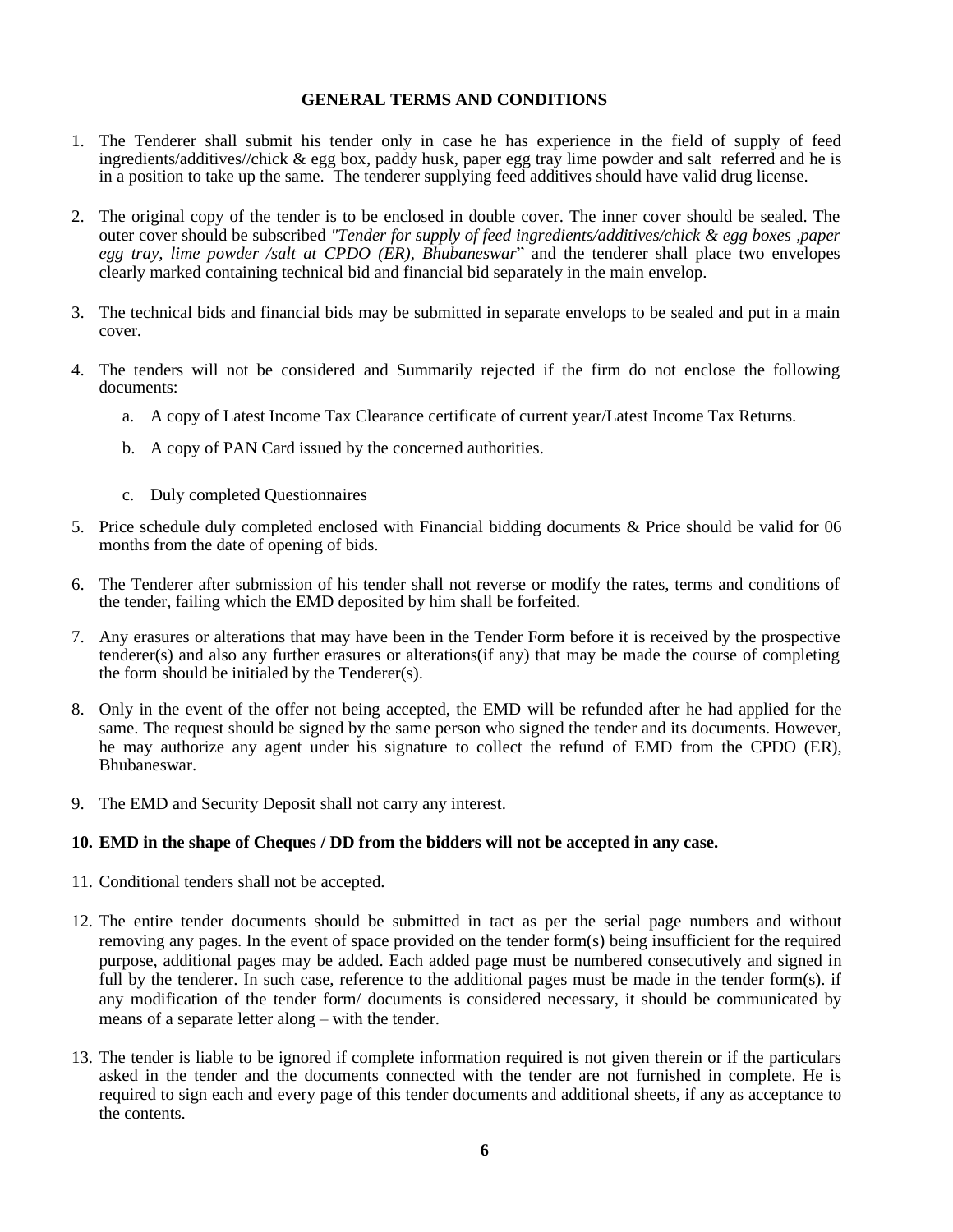- 14. Tenderer is required to specify whether he signs in the capacity of "sole proprietor" or "partner of the firm." In such case he must have the authority to refer to arbitration dispute concerning the business of the partnership.
- 15. In case of partnership firms, where no authority to refer disputes concerning the business of the partnership has been concerned on any partner, every partner of the firm must sign the tender and other related documents. A person signing the tender form or any other documents forming part of the tender on behalf of another person shall be deemed to warranty that he has authority to bind such other person. However, on enquiry if the person so signing had no authority to do so, the Director, CPDO (ER) shall without prejudice to other civil and criminal remedies cancel the contract and hold the signatory liable for all costs and damages.
- 16. The rate quoted should be inclusive of cost of delivery at F.O.R CPDO (ER), Bhubaneswar inside feed Godown, inclusive of all costs and GST, transportation charges, charges for loading & unloading the materials, etc. However, the site of delivery may change in case of requirement to CPDO new site at Talagada, Munduli, Cuttack, 33Kms from present CPDO Complex at Nayapalli.
- 17. FDR/TDR for EMD as mentioned in schedule should accompany the Tender document.
- 18. All the rates/conditions should be quoted in the space provided in the tender form and for more information, additional pages may be added. Over writing on rates is not allowed. The tenderer should duly sign the changes, if any made in the tender documents.
- 19. State and Central taxes and excise duty, if any, should be mentioned separately in the tender form.
- 20. The Director at his discretion can change the terms and conditions mentioned in the tender document.
- 21. Incomplete tender for want of valid GST/TIN Registration No., STCC, PAN No. etc and required amount of Bid security shall be liable to be rejected summarily and no correspondence in this regard shall be entertained.
- 22. In all disputes, the decision of the Director will be final and binding on the supplier.
- 23. The Director reserves the right to reject a part or entire tender without assigning any reasons.
- 24. The tender not submitted in prescribed form will be summarily rejected. This office reserves the right to reject all or any tender, lowest or otherwise without assigning any reason thereof.
- 25. Any clarification if required in this matter may be obtained from the office on any working day before closing date of the tender.
- 26. Performance security (Security Money) @10% of total contract value in the shape of Fixed Deposit Receipt (FDR) only shall be deposited within 10 days from the date of issue of ACCEPTANCE LETTER. FDR should be valid for the period of 60 days beyond the contract period of 6 months from the date of opening of tender.
- 27. Any bid security will not be linked to any pending amount in this organization.
- 28. If the required documents and bid security are not in the "technical bid envelop", the price bid envelop will not be opened in such conditions and such tender form shall not be considered for opening. The out cover should indicate tender number, name of the items and opening date on the top of the right hand corner separately in Tender.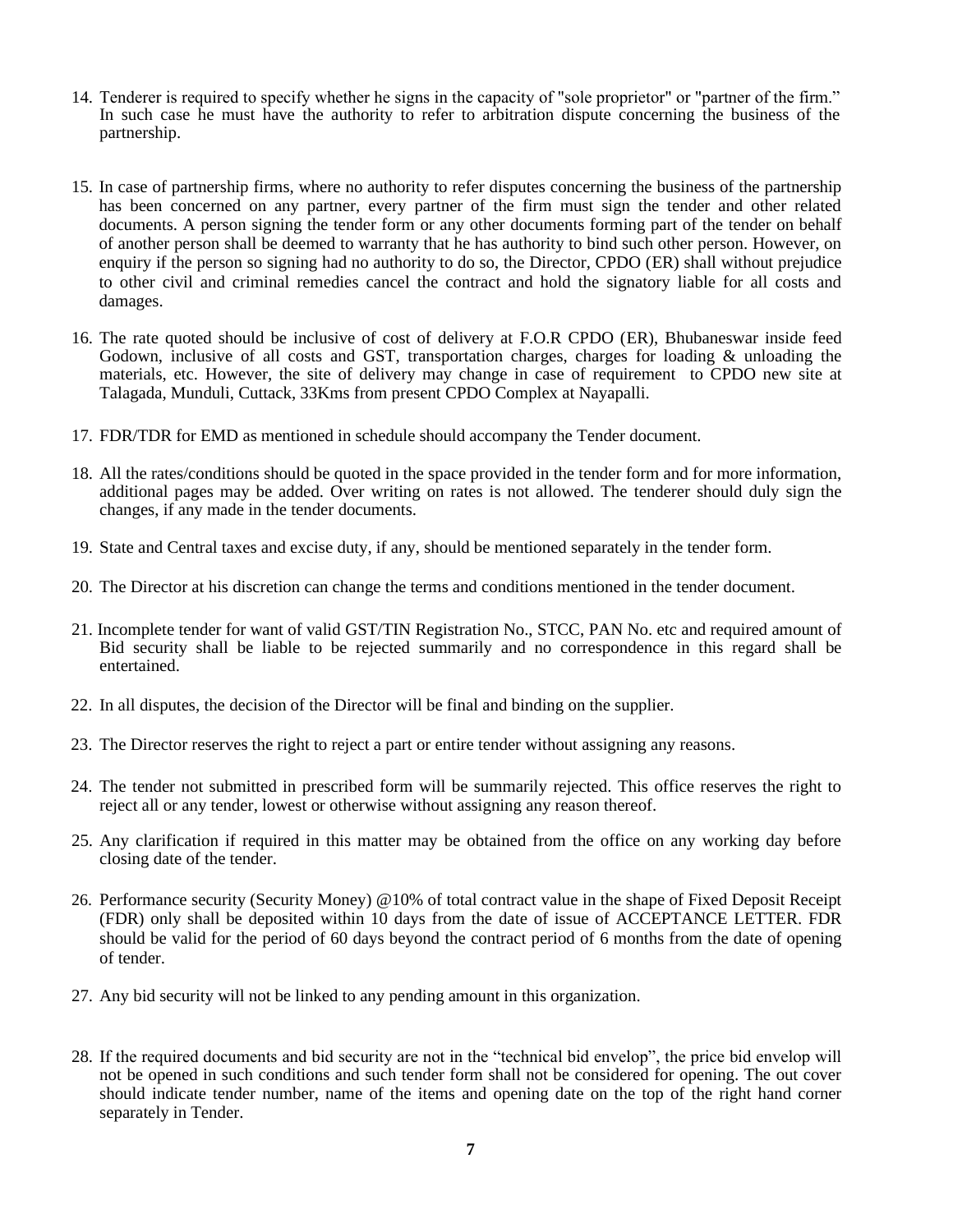- 29. The Government may rescind the contract by one week notice to tenderer in writing:
	- a) If the tenderer decline, neglect or delay to comply with any demand or requisition in any other way failed to perform or observe any condition of the contract or are in the opinion of the Government which shall be final not likely to carry my/our contract satisfactorily.
	- b) If the tenderer assigns or sublet my/our contract without the written approval or if the tenderer attempt to do so.
	- c) If the tenderer or any of our partners become insolvent or apply for relieve as an insolvent debtor(s) make any composition with  $m\bar{y}/\text{our creditor(s)}$  or attempt to do so.
	- d) If the party or any of his agent(s) shall
		- i. Be guilty or fraud in respect of the contract or any other contract entered into by the tenderer with the Government or
		- ii. Directly or indirectly given promise or offer any bribe, gratuity, gift, loan perquisite, reward, or advantage pecuniary or otherwise to any Officers or person in the employment of the Government in any of way relating to such Officer's or persons' office or employment or attempt to do so.

In case of such recession the tenderer Security Deposit shall stand forfeited and be absolutely at the disposal of Government with or without prejudice to any other remedy or action that the Government may have to take.

- 30. Notwithstanding anything therein before contained and without prejudice thereto, the Government may recover from the tenderer compensation, such sums as they, at their discretion, which shall be final, may consider reasonable.
	- a. If any Government property entrusted to tenderer under the contract be lost, damaged or depreciated, unless such loss, damaged or depreciated be due to an act of God or of the Nation's enemies.
- b. If any damage be done to the Government's other property from any cause whatsoever arising through the action of tenderer(s), either tenderer servant(s) agent(s) or employee(s).
- c. If tenderer fail to observe or perform any condition of the contract.
- 31. Decision as to recovery of the money from tenderer in respect of purchase or arrangement at tenderer's expenses or of compensation by the Government under Clause above and any order for recession of the contract by the Government under Clause above shall be final and conclusive.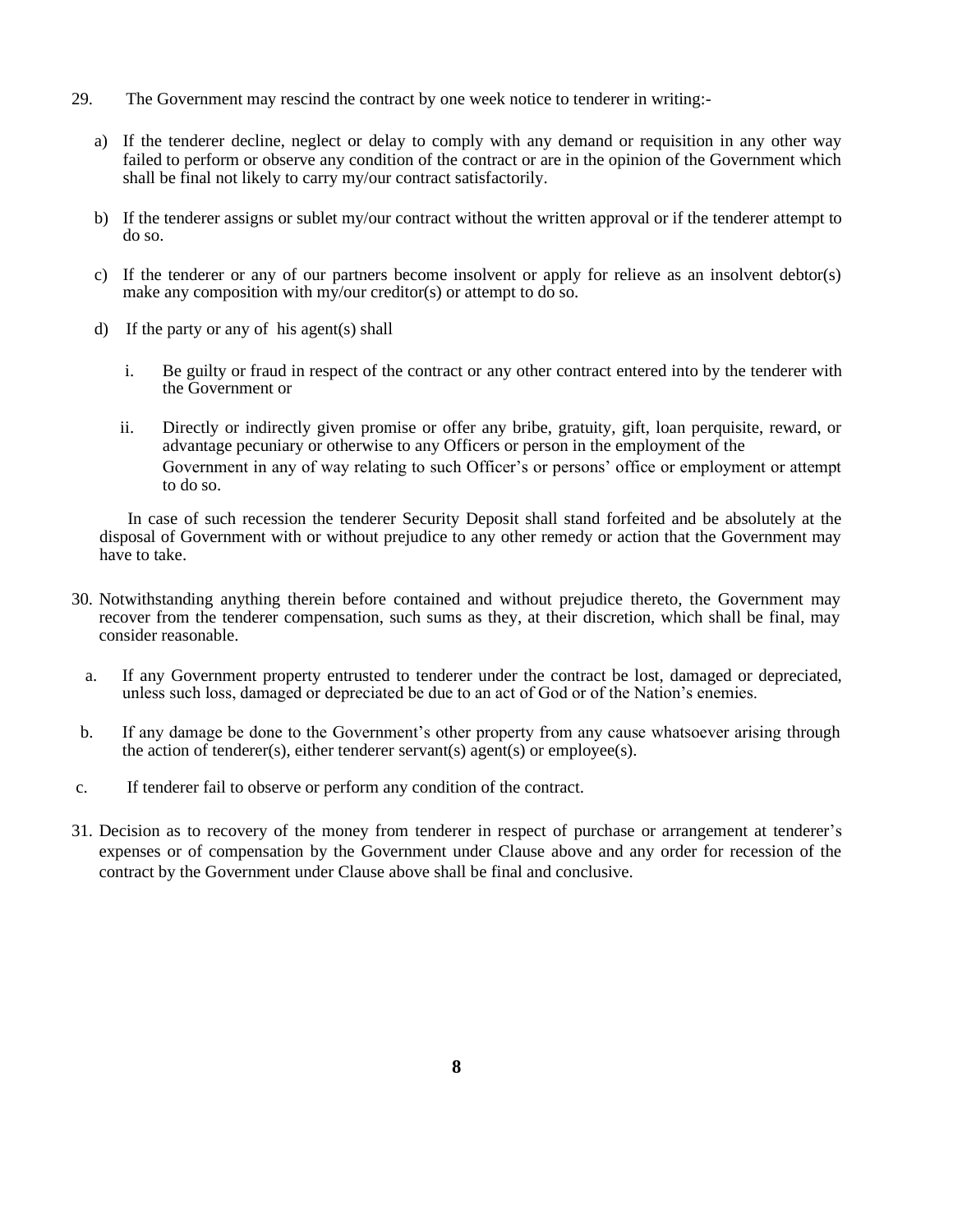# **SPECIAL TERM & CONDITION**

- 1. The quantity of feed requirement given in the Tender Notice is only approximate requirements and no claim for compensation will be made or entertained in case those quantities to be overdrawn or under drawn. The Director shall have discretion to place the purchase order for any excess/less quantities than the mentioned tender notice depending upon the actual requirements as and when needed only.
- 2. The purchaser reserves the right to increase or decrease the quantity of the items/goods in the schedule of requirement upto 25% without any change in the unit price or other terms and conditions.
- 3. Supply of all feed ingredients shall be made only on working days between 9.30 a.m. to 4.30 p.m. at the godown of the CPDO (ER).
- 4. Weighment will be made at weighing bridge near to the organization as feasible to the Ingredients weighment committee. The tenderer shall inform prior a day from the date of arrival of the material for proceeding the committee for weighment.
- 5. Any consignment brought into the Campus prior to or after the prescribed hours shall not be accepted and will be left outside the godown at the risk of the supplier.
- 6. Supply should be made against the net weight of the ingredient excluding the weight of the Gunny/Synthetic bags.

### **7. For convenience, the gross weight of each empty Gunny bag is taken as 1 kg. and for the plastic bag as 0.5 kg. Empty bags will be returned**.

- 8. The Sample Committee shall draw samples in the presence of the supplier and one of the replicate samples shall be given to him for his reference and two such sealed pockets will be delivered to the Director, one for preservation in office and other for analysis, at the Feed Analytical Laboratory of Central Poultry Development Organisation (ER),Bhubaneswar, In case of any disputes, the second sample may be sent to any of the Central Poultry Development Organisation whose analysis charges will have to be borne by the tenderer.
- 11. The tenderer should deliver the article(s) as per specification mentioned in the "Schedule" to tender.
- 12. The acceptability of any consignment depends upon the approval of Director basing on the analytical report from the Laboratory. However, in the event of rejection, the entire consignment has to be lifted from the feed godown within 7 days from the date of receipt of the intimation letter, failing which material shall be left out at the supplier's risk and the organization will not have any responsibility for sorting of materials and will not entertain for claim for the compensation whatsoever.
- 13. Due to urgency of the item, if supply is late, the purchase will be made at the risk and cost of the supplier and if deemed fit the firm may also be debarred for a suitable period.
- 14. Failure to fulfill the supply of consignment in time i.e. within the stipulated period will entitle the stores to effect risk purchase utilizing the security deposit of the supplier available at the disposal of the Director, CPDO (ER). The security deposit of the contractor shall be utilized to pay the difference between the prevailing cost of the material and the accepted rate in the tender.
- 15. Loading and unloading of feed ingredients from and at this CPDO (ER)'s feed Godown shall be the responsibility/cost of supplier.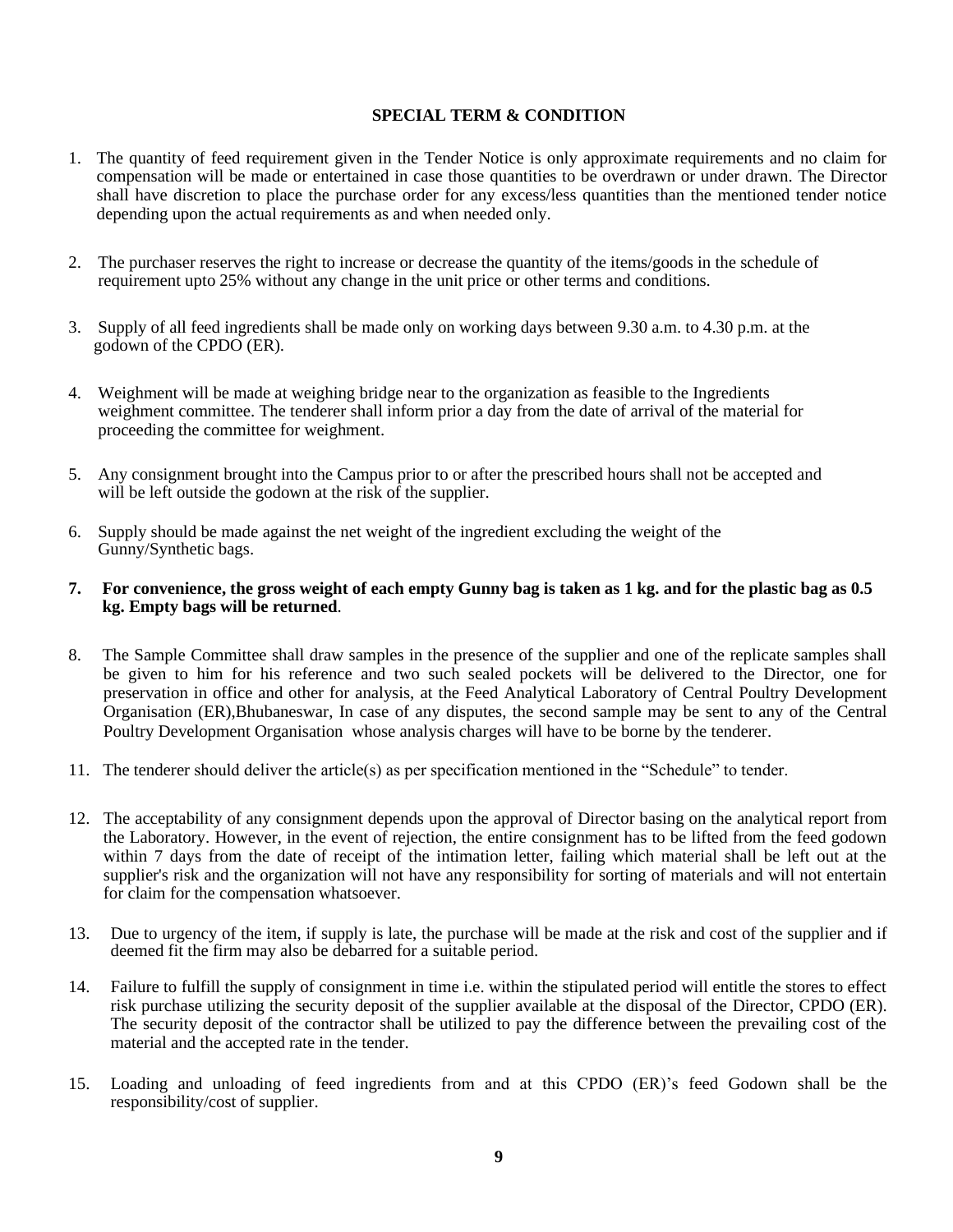- 16. Material shall be accepted by the CPDO (ER), only when the entire consignment meets the desired levels of nutrients mentioned in the specifications. The consignment shall also be accepted, if the quality falls within the acceptable range mentioned in the specifications, the consignment will be accepted on pro rata basis.
- 17. Payment for the supplies made will be released after obtaining analysis report from the nutrition laboratory. In case the feed ingredients supplied are not as per our specifications, the consignment will be rejected. However, if the quality falls within the acceptable range, pro-rata deduction will be made, taking the analysis report into account. Double deduction may be made in case of items (Accepted due to unavoidable circumstances) which are beyond acceptable limit prescribed.
- 18. For moisture, clay, straw and non‐food grains deduction will be made at full rate.
- 19. Prorata deduction in payment will be made for short fall in analytical composition only upto rejection level.
- 20. All the bills should be submitted in triplicate in the name of the Director, CPDO (ER), Bhubaneswar -751012 for payment.
- 21. No part payment will be made. 100% payment will be made after receiving the analysis report.
- **22. The rate should be quoted in Financial Bid only not in technical bids or anywhere in the tender papers.**

**All the above general and special terms and conditions serially numbered from 1 to 31 and 1 to 22 respectively are acceptable to me/us.**

Signature(s):

Name:

Designation: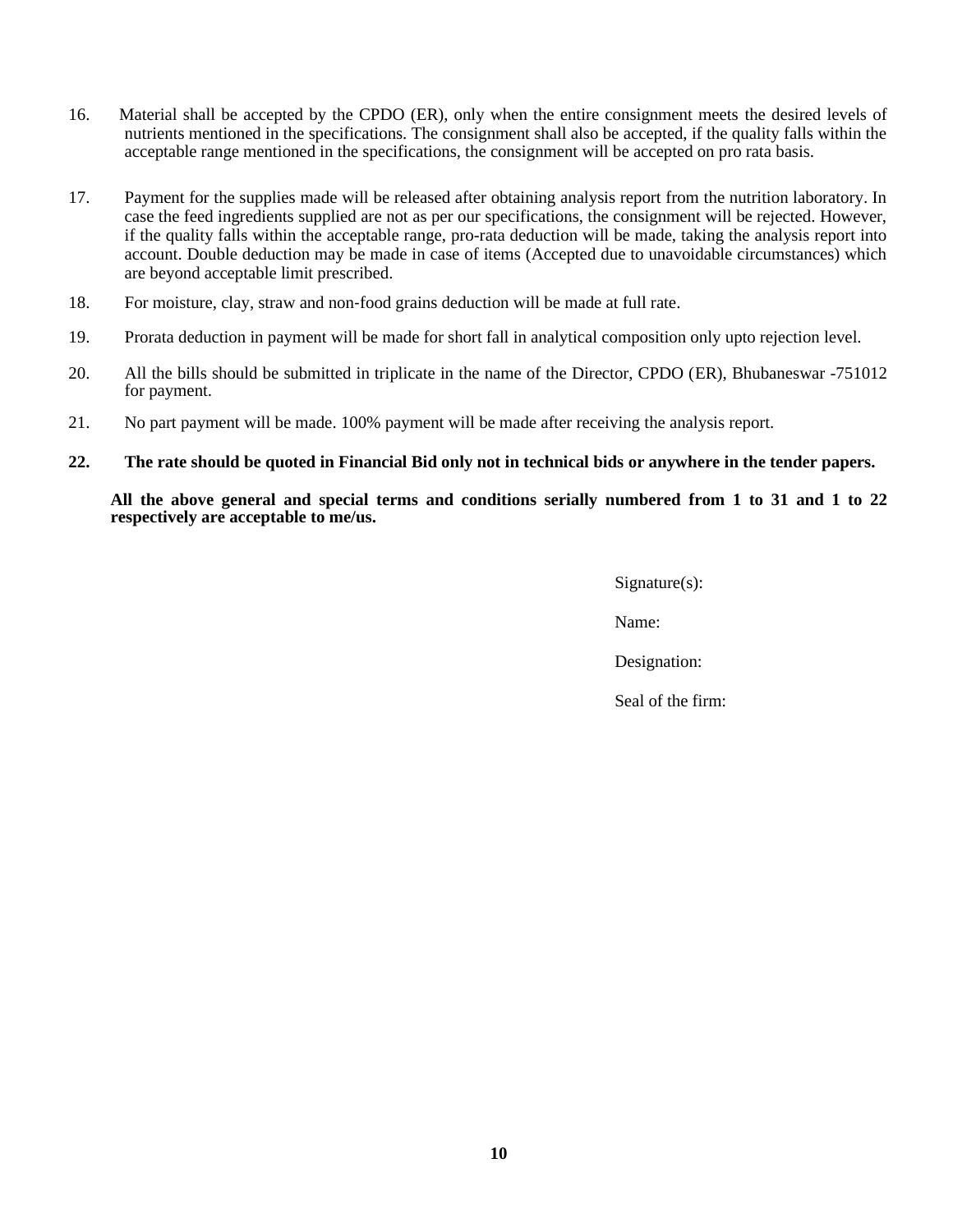# **TENDER FOR PURCHASE OF POULTRY FEED INGREDIENTS/FEED ADDITIVES/CHICK & EGG BOXES ,PADDY HUSK,PAPER EGG TRAY AND SALT FOR CPDO (ER), BHUBANESWAR FOR THE PERIOD OF 1st OCTOBER, 2021 TO 31 st MARCH., 2022**

Reference No. **Date:**  $\Box$ 

### From

(Here indicate full name of the supplier/firm with address in addition to Phone /FAX/Mobile No & e-mail address)

To

The Director, Central Poultry development organization (ER), Bhubaneswar -751012

Subject: Tender for purchase of Feed Ingredients/additives/chick & egg boxes, paper egg tray, paddy husk, lime powder, Salt - reg.

Sir,

I/we have read and understood the general and special terms and conditions of the contract for supply of feed Ingredients/additives/supplements/chick & egg boxes, paper egg tray, paddy husk, lime powder and Salt at CPDO (ER), Bhubaneswar for the period of 01.10.2021 to 31.03.2022 and the same are acceptable to me/us.

- 2. I/We have also signed all the pages of the tender documents containing schedule; general and special terms and conditions; specifications etc. as acceptance and I/we abide for the same without any reservations.
- 3. Our offer of rates is indicated in the enclosed and prescribed rate invitation sheet provided by you. The rates quoted are final for the currency of the periods specified in the rate invitation sheet and I/we agree to hold this offer open till 06 months from the opening of tender.
- 4. I/We am/are not facing any legal proceedings for violation of any Govt. Acts, Rules & laws from any agency/department/court of law.
- 5. I/We have/has not ever been disqualified for poor performance or for failure to adhere to any Govt. Acts, Rules & laws by any government organization or by a public sector undertaking or by any autonomous body.
- 6. The following pages have been added to and form a part of this Tender \_\_\_\_\_\_\_\_\_\_\_\_\_\_\_.
- 7. Fixed Deposit Recipt No.\_\_\_\_\_\_\_\_\_\_\_\_\_dated\_\_\_\_\_\_\_\_\_\_ of Rs.\_\_\_\_\_\_\_\_\_\_\_\_\_\_\_\_\_\_ drawn in favour of Director, CPDO (ER), Bhubaneswar and payable at Bhubaneswar is enclosed as earnest money as required.

Yours faithfully,

Date: Signature of the Tenderer(s): Place: Name(s): Designation(s): Seal of the Firm:

i)Signature of witness : Name: Address: ii)Signature of witness Name: Address: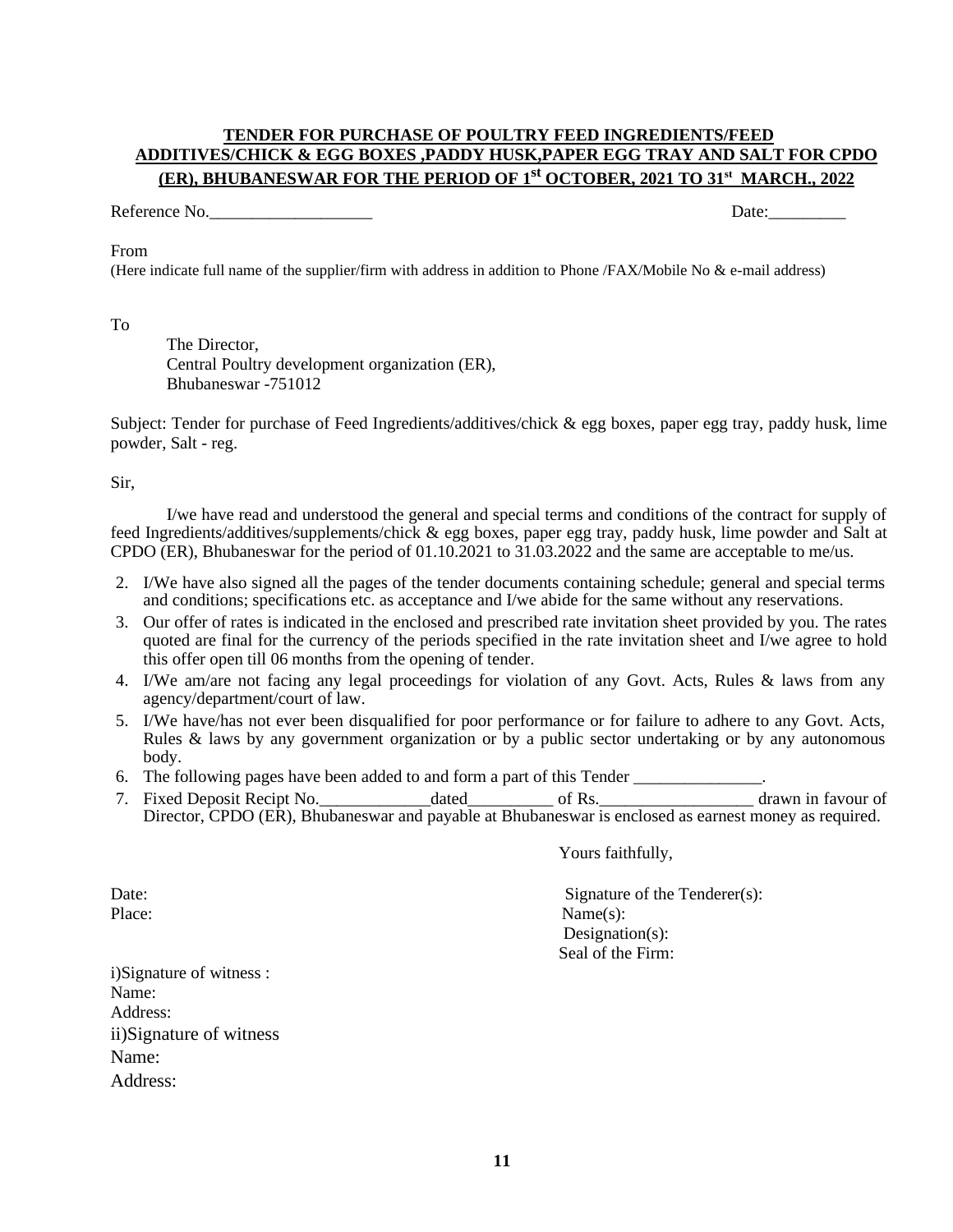# **QUESTIONNAIRE**

BIDDERS SHOULD FURNISH SPECIFIC ANSWERS TO ALL THE QUESTIONS GIVEN BELOW IN CASE A QUESTION DOES NOT APPLY TO A BIDDER THE SAME SHOULD BE ANSWERED WITH THE REMARK "NOT APPLICABLE" BIDDERS MAY PLEASE NOTE THAT IF THE ANSWERS SO FURNISHED ARE NOT CLEAR AND/OR ARE EVASIVE, THE BID WILL BE LIABLE TO BE IGNORED.

| 1.               | Name of the Firm/Agency                                                                                                                                   |  |
|------------------|-----------------------------------------------------------------------------------------------------------------------------------------------------------|--|
| 2.               | Full address                                                                                                                                              |  |
|                  |                                                                                                                                                           |  |
| 3.               | Telephone No. (Office & residence)                                                                                                                        |  |
| $\overline{4}$ . | Fax No.                                                                                                                                                   |  |
| 5.               | Mobile No. & Whats App No.                                                                                                                                |  |
| 6.               | e-mail                                                                                                                                                    |  |
| $\overline{7}$ . | Date of Establishment of the firm &<br>Registration number of the firm issued by<br>Central/State Govt. of Registrar of companies<br>under Companies Act. |  |
| 8.               | PAN Number issued by dept. of Income Tax                                                                                                                  |  |
| 9.               | Sale Tax / GST registration Number                                                                                                                        |  |
| 10.              | <b>TIN Number</b>                                                                                                                                         |  |
| 11.              | <b>Bank Account Number</b><br>Name of Bank<br>Branch Name & Branch code<br><b>IFSC</b> code                                                               |  |
| 12.              | Brand of goods offered:                                                                                                                                   |  |
| 13.              | State whether business dealings with you<br>have been currently banned by any<br>Ministry/Deptt. of Central Govt. or any State<br>Govt.                   |  |

Dated: Signature of the Tenderer(s): Place: Name(s): Designation(s): Seal of the Firm:

i) Signature of witness : Name: Address:

ii) Signature of witness : Name: Address: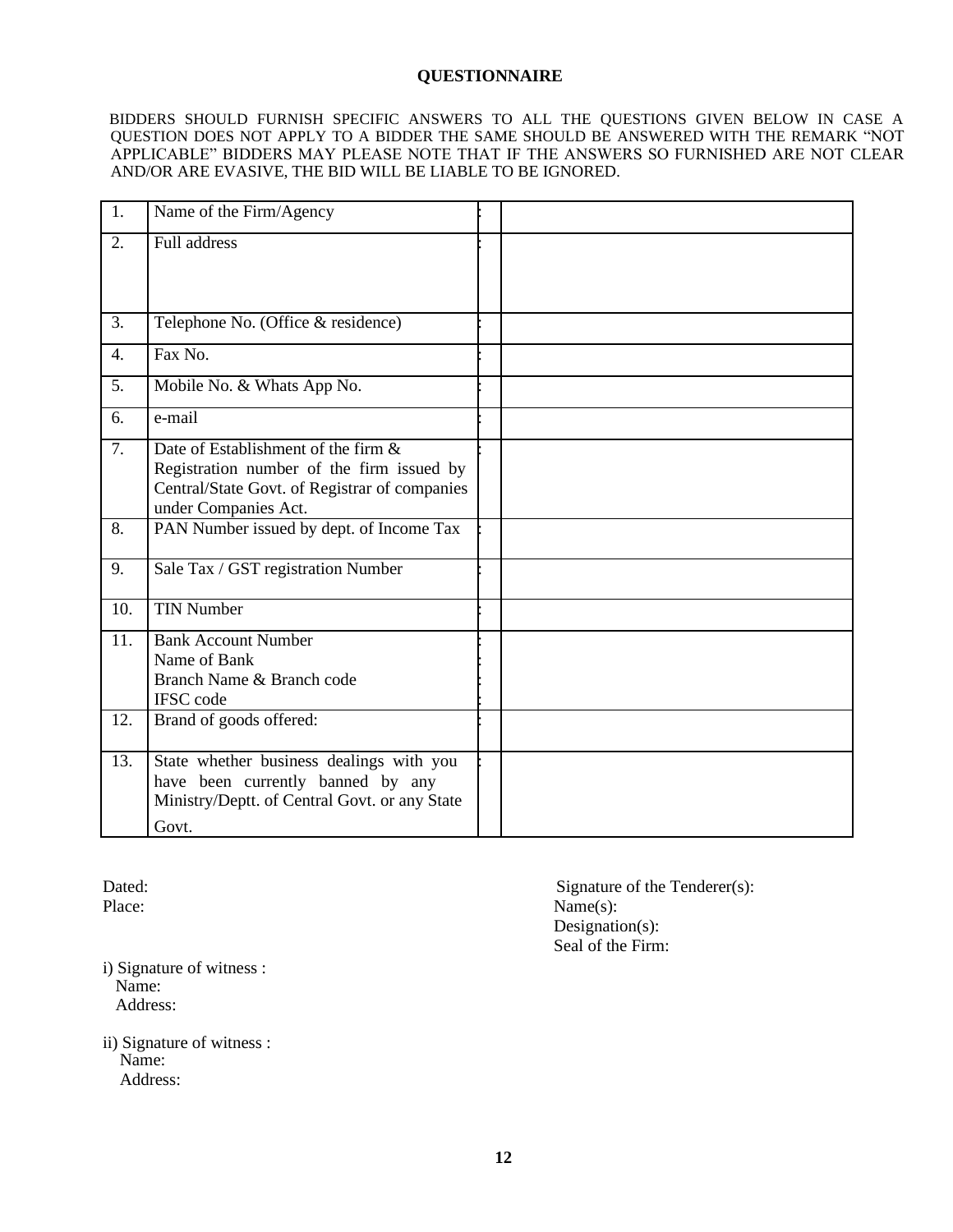#### **SCHEDULE- I**

# **SCHEDULE OF TENDER FOR PURCHASE OF FEED INGREDIENTS / ADDITIVES / CHICK & EGG BOXES, PAPER EGG TRAY,PADDY HUSK,LIME POWDER AND SALT FOR THE PERIOD OF 01.10.2021 TO 31.03.2022**

| SI. | <b>Item</b>                                                                           | <b>Description</b>                                                                                                                                                                                                                                                                                                                                                                                                                                                                                                                                                                                                                          |
|-----|---------------------------------------------------------------------------------------|---------------------------------------------------------------------------------------------------------------------------------------------------------------------------------------------------------------------------------------------------------------------------------------------------------------------------------------------------------------------------------------------------------------------------------------------------------------------------------------------------------------------------------------------------------------------------------------------------------------------------------------------|
| 1.  | Name of the<br>Authority inviting<br>Tenders                                          | Director<br>Central Poultry Development Organization (ER)<br>Nayapalli, Bhubaneswar - 751012                                                                                                                                                                                                                                                                                                                                                                                                                                                                                                                                                |
| 2.  | Purchaser's Mailing<br>Address                                                        | Director<br>Central Poultry Development Organization (ER)<br>Nayapalli, Bhubaneswar - 751012                                                                                                                                                                                                                                                                                                                                                                                                                                                                                                                                                |
| 3.  | Open Tender Notice<br>Date                                                            | dt.06.09.2021                                                                                                                                                                                                                                                                                                                                                                                                                                                                                                                                                                                                                               |
| 4.  | Preparation of Bids                                                                   | 1. Price Schedule – Delivery F.O.R CPDO (ER), Nayapalli, Bhubaneswar -12<br>2. Language of Bids – English.<br>3. List of reputed costumers / clients to whom supply has been made during last<br>two years, may be supplied, if any.<br>4. The amount of Bid security – Amount as per mentioned in tender.<br>The bid security (EMD) must be valid for 90 days.<br>5.                                                                                                                                                                                                                                                                       |
| 5.  | EMD to be deposited<br>with Tender                                                    | EMD @2% of estimated value should be deposited in the shape of FDR / TDR<br>issued by any nationalized bank duly pledged in favour of "Director, CPDO (ER),<br>Bhubaneswar".                                                                                                                                                                                                                                                                                                                                                                                                                                                                |
| 6.  | Submission of Bids                                                                    | 1. Number of copies required is <b>One.</b><br>2. "Technical Bid) & "Price Bid" should be kept separately in two different<br>sealed envelopes superscripted thereon TECHNICAL BID and PRICE BID<br>within a larger sealed packets / envelopes. The larger outer cover should<br>indicate "Tender for supply of feed ingredients /additives/chick & egg boxes/<br>salt at CPDO (ER), Bhubaneswar" on the top of<br>the right hand corner.<br>Closing date and time for uploading of Tender documents: 27.09.2021<br>3.<br>by 11.00 A.M<br>4. Closing date and time for receipt of hard copy of Tender documents:<br>27.09.2021 by 11.00 A.M |
| 7.  | Time, date and venue<br>of opening of tenders                                         | Dated 28.09.2021 at 11.00 A.M.at CPDO (ER), Bhubaneswar                                                                                                                                                                                                                                                                                                                                                                                                                                                                                                                                                                                     |
| 8.  | <b>Security Deposit</b>                                                               | Security Deposit (10% of the estimated value) should be deposited in the shape<br>of FDR / TDR only issued by a reputable nationalized bank duly pledged in<br>favour of "Director, CPDO (ER), Bhubaneswar" and valid for at least 06 months<br>from the date of opening of tender and to be deposited within specified period from<br>the issue of acceptance letter.                                                                                                                                                                                                                                                                      |
| 9.  | Tender (Rate<br>Invitation) form                                                      | Enclosed                                                                                                                                                                                                                                                                                                                                                                                                                                                                                                                                                                                                                                    |
| 10. | Specifications of<br>feed ingredients /<br>additives/supplement<br>/chick & egg boxes | Enclosed                                                                                                                                                                                                                                                                                                                                                                                                                                                                                                                                                                                                                                    |
| 11. | General terms and<br>conditions                                                       | As detailed enclosed                                                                                                                                                                                                                                                                                                                                                                                                                                                                                                                                                                                                                        |
| 12. | Special terms and<br>conditions                                                       | As detailed enclosed after general terms and conditions                                                                                                                                                                                                                                                                                                                                                                                                                                                                                                                                                                                     |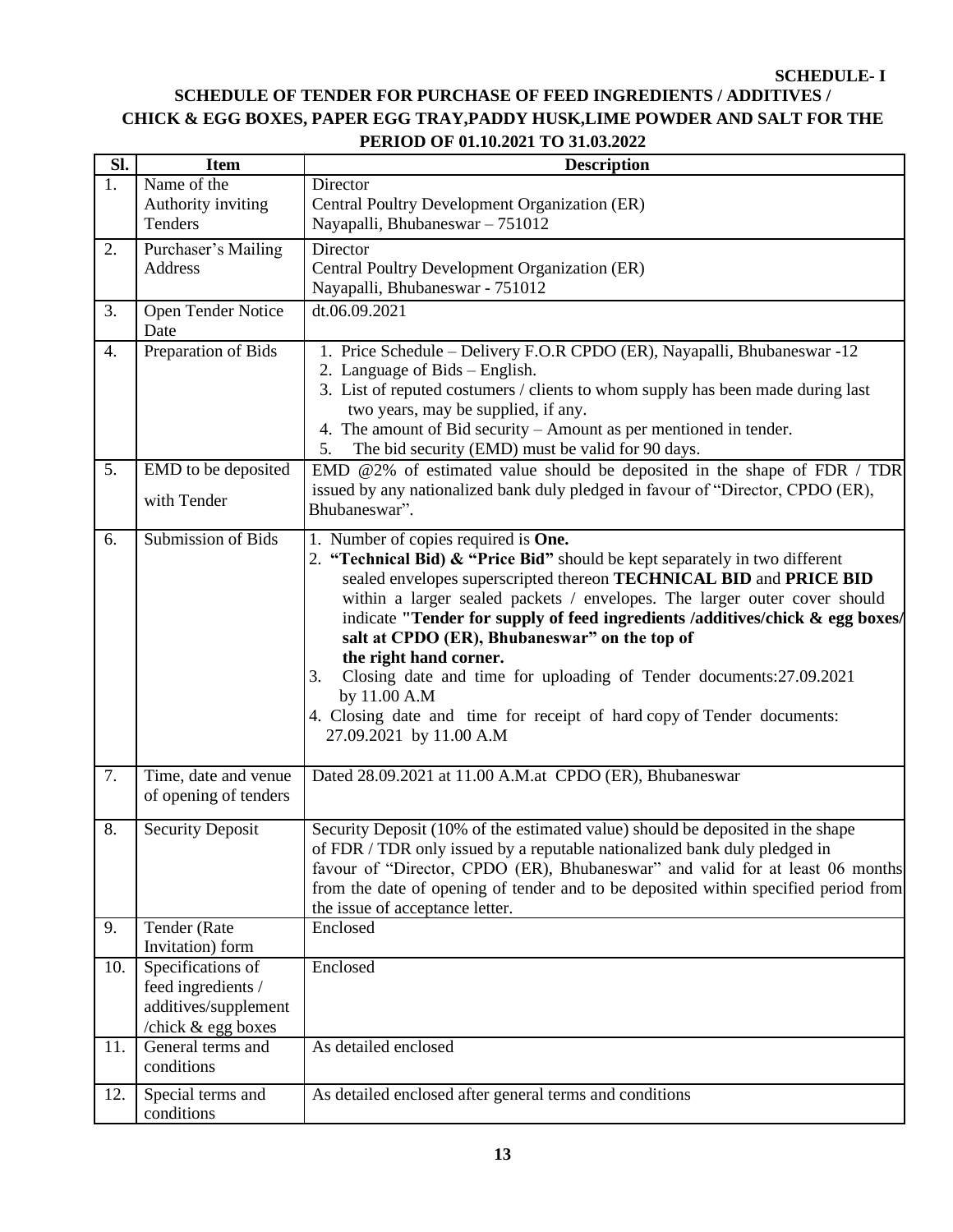# **TENTATIVE REQUIREMENT OF FEED INGREDIENTS / ADDITIVES / CHICK & EGG BOXES,PAPER EGG TRAY,PADDY HUSK,LIME POPWDER AND SALT FOR THE PERIOD OF 01.10.2021 TO 31.03.2022**

| Sl.No.           | Name of the feed Ingredient/Additives/<br><b>Other items</b> | <b>Approx. Quantity</b><br>required       |
|------------------|--------------------------------------------------------------|-------------------------------------------|
| 1.               | <b>Yellow Maize</b>                                          | 260 M.T                                   |
| 2.               | Soyabean Meal                                                | 120 M.T                                   |
| 3.               | <b>Mineral Mixture</b><br>(Karnatak Antibiotics)             | 20 M.T                                    |
| $\overline{4}$ . | <b>Oyster Shellgrit</b>                                      | 20 M.T                                    |
| 5.               | <b>DORB</b>                                                  | 130 M.T                                   |
| 6.               | Vitamin AB2D3K                                               | $30$ Kg                                   |
| 7.               | Vitamin B complex with E                                     | $200$ Kg                                  |
| 8.               | Vitamin B12 Powder                                           | 300 Kg                                    |
| 9.               | L-Lysine (Ajinomoto)                                         | 300 Kg                                    |
| 10.              | DL-Methionine (99%) Feed grade                               | 200 Kg                                    |
| 11.              | Choline Chloride                                             | $200$ Kg                                  |
| 12.              | Coccidiostat                                                 | 200 Kg                                    |
| 13.              | <b>Toxin Binders</b>                                         | $200$ Kg                                  |
| 14.              | <b>Vitamin Mineral Mixture</b><br>(Kalvimin Forte) (KAPL)    | 1200 Kg                                   |
| 15.              | <b>Phtase Enzyme</b>                                         | $200$ Kg                                  |
| 16.              | Vitamin Premix                                               | $100$ Kg                                  |
| 17.              | <b>Copper Sulphate</b>                                       | $10$ Kg                                   |
| 18.              | Chick Box (Sole Manufacturer)                                | 8000 nos.                                 |
| 19.              | Egg Box<br>$(-do-)$                                          | 3000 nos.                                 |
| 20.              | Salt (50 Kg Bag)                                             | $2.0$ M.T                                 |
| 21.              | Paper egg tray                                               | 600 bundles $@$ 100 pc. In<br>each bundle |
| 22.              | Paddy Husk                                                   | 40.M.T                                    |
| 23.              | Lime powder (branded companies)                              | 50 bags x 25 kgs.                         |

**i. Please** quote the rates of feed additives from branded companies as mentioned above along with leaflets.

ii.The supply should be made by the approved party as per our requirement and order placed as per following Specifications:

# **Vit (AB2D3K): Each gm contains Vit a 82500 IU, B2 50 mg, D3 12000 IU, K 10mg**

**Vit B Complex with E: Each gm contains Vit B1 4 mg, B6 8 mg, B12 40mcg IU, E 40mg**

**Niacin 60mg, Cal Pantothenate 40mg**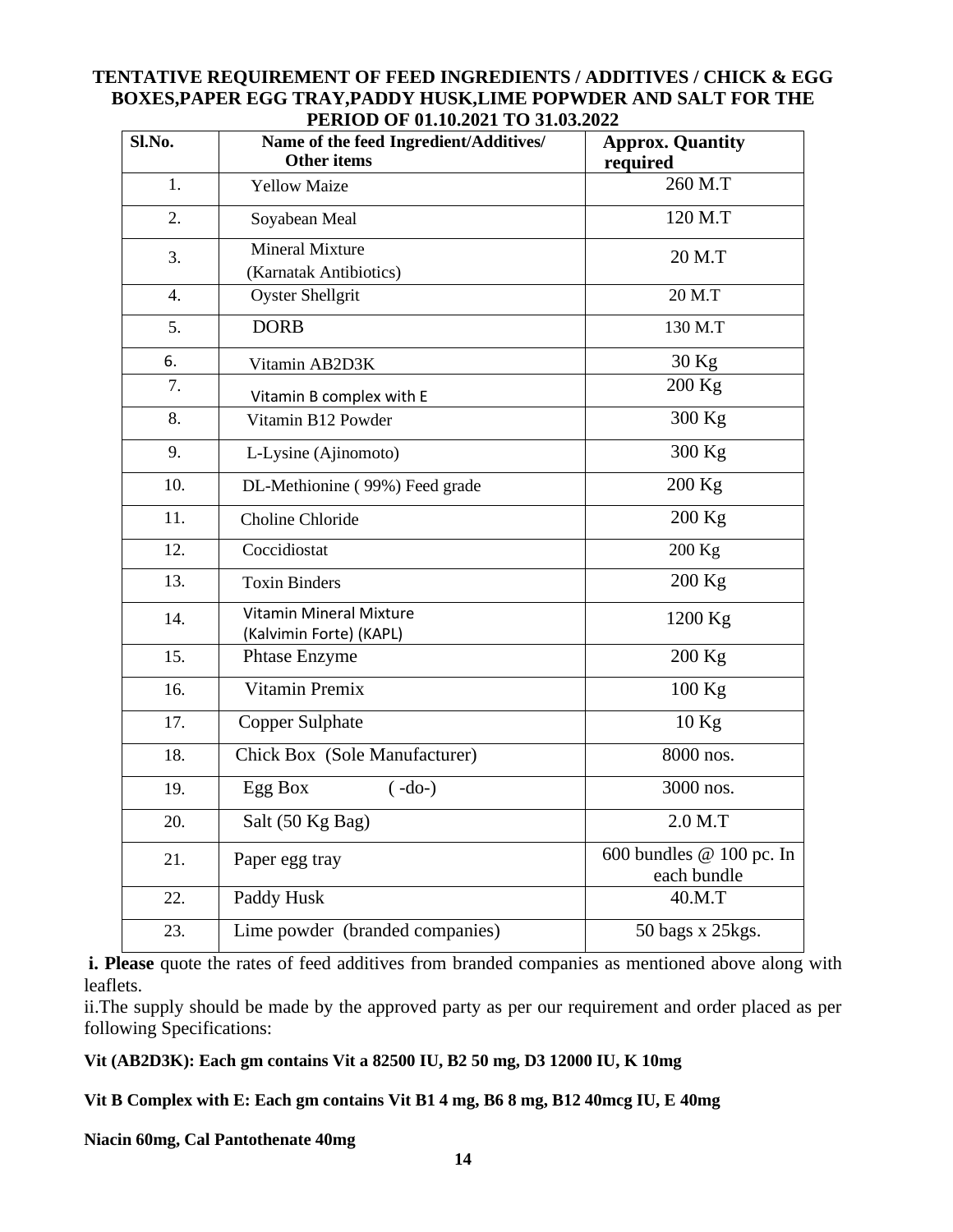**The Schedule referred to in the tender for the supply of POULTRY FEED INGREDIENT(S) / ADDITIVE(S) to the Director, Central Poultry Development Organisation (ER), Bhubaneswar – 751012 (ODISHA) for the period indicated against each item.**

**Supplies to be made at the CENTRAL POULTRY DEVELOPMENT ORGANISATION (ER), BHUBANESWAR – 751012 (ODISHA)**

**1. YELLOW MAIZE: PERIODS OF CONTRACT From 01.10.2021 to31.03.2022 should be whole, free from any extraneous materials and aflatoxin should be less than 0.20 ppm. The ideal specification for moisture is 10% by weight. The limit of parameter (MOISTURE) for acceptance on proprata deduction basis is 16%.**

**Approximate Quantities 260 M.T required in tonnes** 

**2. DE – OILED RICE BRAN: PERIODS OF CONTRACT From 01.10.2021 to 31.03.2022. The materials shall be free from adulterants, musty or stale odour, sour or rancid taste and from lumps, dirt and extraneous matter including iron and other metallic pieces. The materials shall be free from fungal or insect infection. The material shall also confirm to the following specifications.**

| <b>Ideal Specifications</b>                    |                                                                             |                                      |                                 | <b>Limit of Parameter for acceptance as</b><br>recommended on prorate deductions basis. |                                      |                                 |  |
|------------------------------------------------|-----------------------------------------------------------------------------|--------------------------------------|---------------------------------|-----------------------------------------------------------------------------------------|--------------------------------------|---------------------------------|--|
| $\mathbf{i}$<br>$\rm ii)$<br>iii)<br>iv)<br>V) | Moisture<br>Crude Protein<br>Crude Fat<br>Crude Fibre<br>Acid Insoluble Ash | Max.<br>Min.<br>Max.<br>Max.<br>Max. | 10%<br>15%<br>1.5%<br>14%<br>6% | On dry<br>matter<br>basis                                                               | Max.<br>Min.<br>Max.<br>Max.<br>Max. | 12%<br>12%<br>2.0%<br>17%<br>8% |  |

**Approximate Quantities 130 M.T required in tonnes** 

# **3. SOYABEAN MEAL (HEAT TREATED DEHULLED):**

 **PERIODS OF CONTRACT From 01.10.2021 to 31.03.2022. The materials shall be firm, but not flinty in texture. Must be free from rancidity, adulterants, insects or fungus infestation fermented musty / other objectionable odour and any extraneous matter such as dirt Iron or other metallic particles and must be free from aflatoxin content.**

| <b>Ideal Specifications</b> |                                                     |      | Limit of Parameter for acceptance as<br>recommended on prorate deductions basis. |        |         |     |  |
|-----------------------------|-----------------------------------------------------|------|----------------------------------------------------------------------------------|--------|---------|-----|--|
| $\mathbf{i}$                | Moisture                                            | Max. | 10%                                                                              | On dry | Max.    | 13% |  |
| $\mathbf{i}$                | Crude Protein                                       | Min. | 45%                                                                              | matter | Min.    | 43% |  |
| $\mathbf{ii}$               | Crude Fibre                                         | Max. | 7%                                                                               | basis  | Max.    | 10% |  |
| iii)                        | Acid Insoluble Ash                                  | Max. | 8%                                                                               |        | Max.    | 10% |  |
|                             | <b>Approximate Quantities</b><br>required in tonnes |      |                                                                                  |        | 120 M.T |     |  |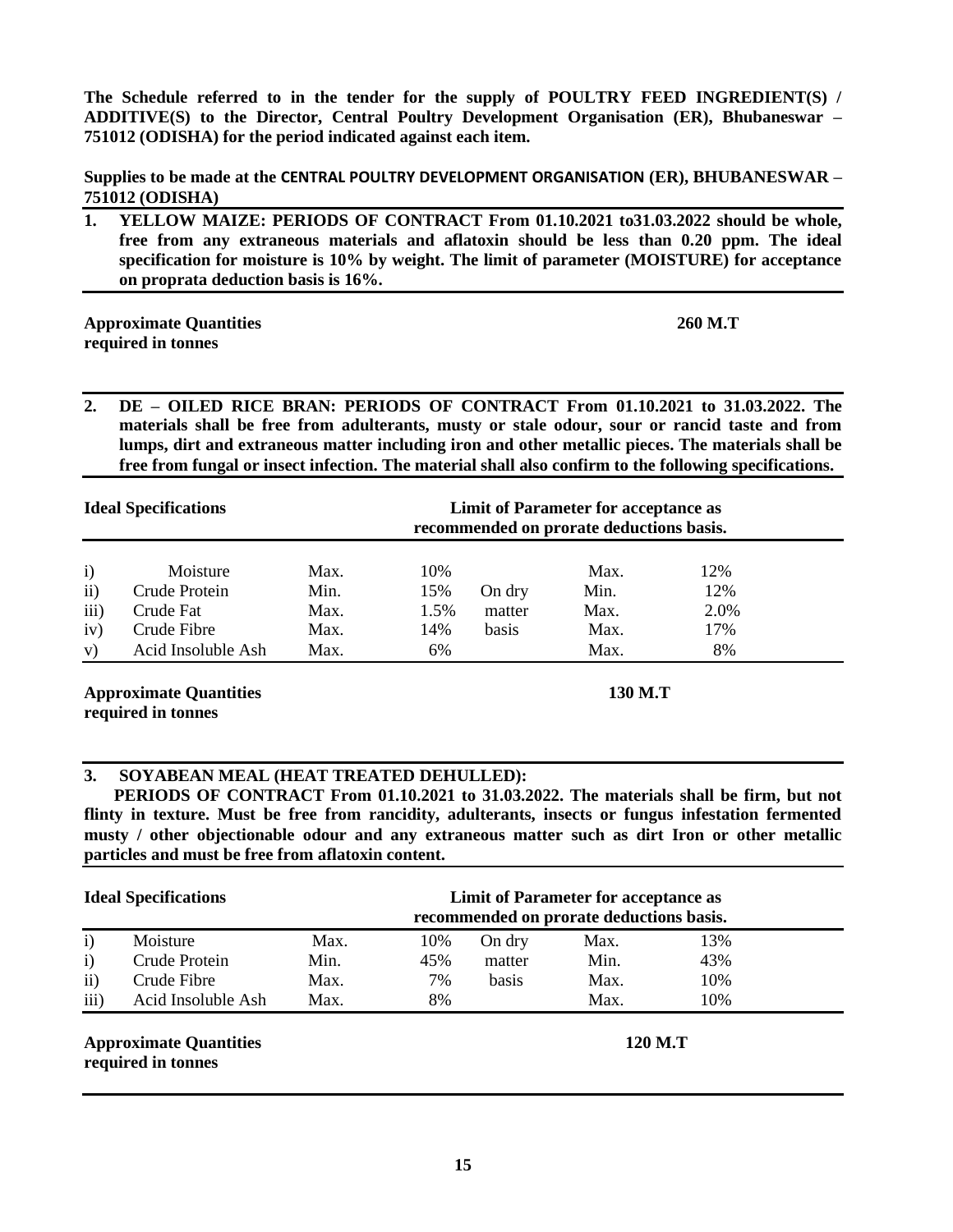# **4. OYSTER SHELLGRIT: PERIODS OF CONTRACT From 01.10.2021 to 31.03.2022. The materials shall be in fine grit from but not in powder shall confirm to the following specification**

| <b>Ideal Specifications</b>   |                                  |                      |                         | Limit of Parameter for acceptance as<br>recommended on prorate deductions basis. |                      |                     |  |  |
|-------------------------------|----------------------------------|----------------------|-------------------------|----------------------------------------------------------------------------------|----------------------|---------------------|--|--|
| $\mathbf{i}$<br>ii)<br>iii)   | Moisture<br>Total Ash<br>Calcium | Max.<br>Min.<br>Min. | 01.0%<br>99.0%<br>35.0% | On dry<br>matter<br>basis                                                        | Max.<br>Min.<br>Min. | 02.0%<br>95%<br>33% |  |  |
| <b>Approximate Quantities</b> |                                  |                      |                         |                                                                                  | 20.M.T               |                     |  |  |

 **required in tonnes** 

**5. MINERAL MIXTURE: FOR POULTRY (SOLE MANUFACTURE OF KARNATAK ANTIBIOTICS , KAPL) PERIODS OF CONTRACT From 01.10.2021 to 31.03.2022. The materials shall be in the form of a free flowing powder thoroughly mixed and completely homogeneous. The mineral mixture shall be free from adulterants, insects or fungus infestations, pesticides and other substances. The mineral mixture shall also conform to the following specifications:**

|                                                     | <b>Ideal Specifications</b>                                                            |                                      |                               | <b>Limit of Parameter for acceptance as</b><br>recommended on prorate deductions basis. |                                      |                                     |  |
|-----------------------------------------------------|----------------------------------------------------------------------------------------|--------------------------------------|-------------------------------|-----------------------------------------------------------------------------------------|--------------------------------------|-------------------------------------|--|
| $\mathbf{i}$<br>$\mathbf{ii}$<br>iii)<br>iv)<br>V)  | Moisture<br>Calcium (as Ca)<br>Phosphorous(as $P$ )<br>Manganese<br>Acid Insoluble Ash | Max.<br>Min.<br>Min.<br>Min.<br>Max. | 3%<br>30%<br>9%<br>0.4%<br>3% | On dry<br>matter<br>basis                                                               | Max.<br>Min.<br>Min.<br>Min.<br>Max. | 5%<br>28%<br>7%<br>0.25%<br>5%<br>V |  |
| <b>Approximate Quantities</b><br>required in tonnes |                                                                                        |                                      |                               |                                                                                         | 20 M.T.                              |                                     |  |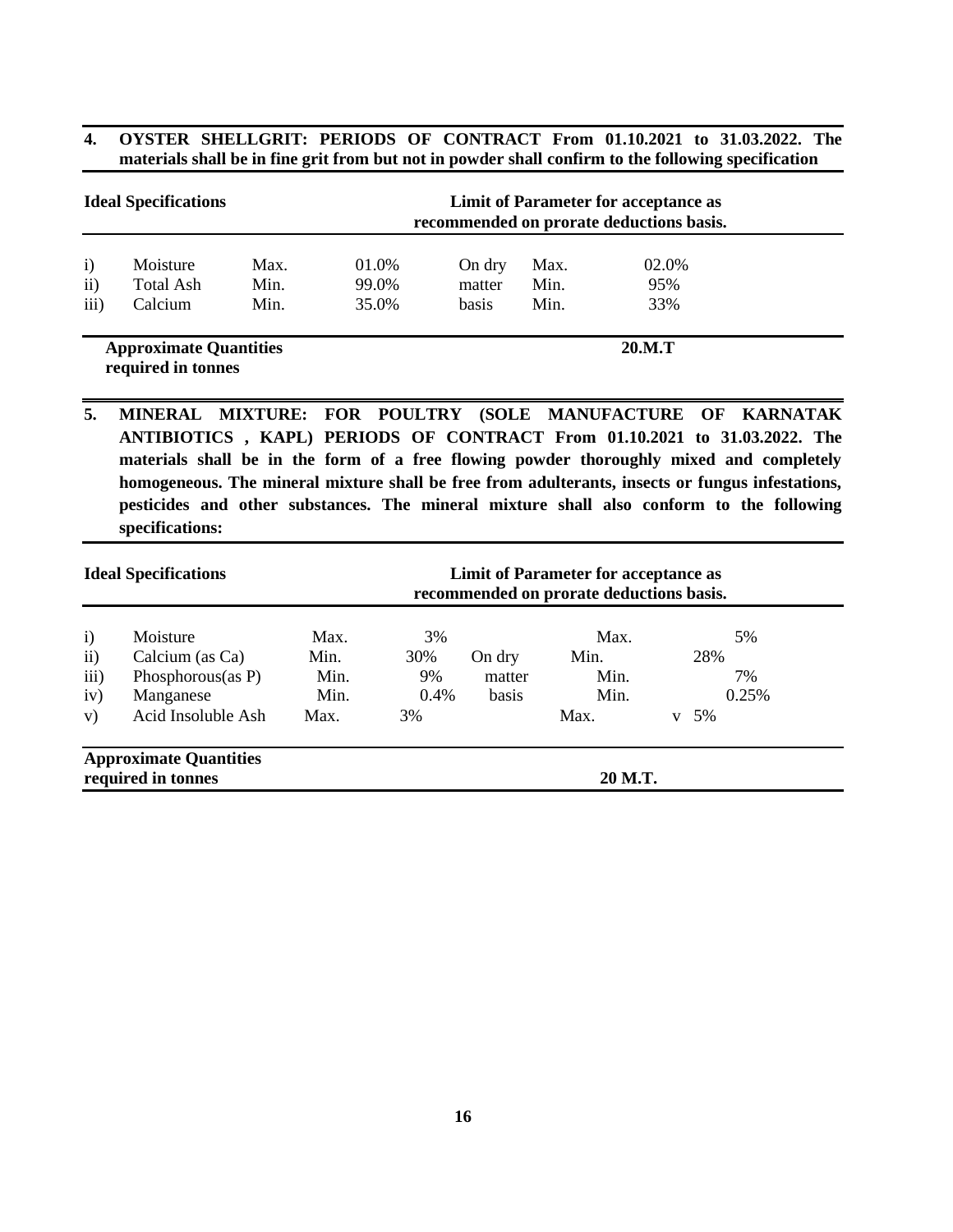# **SPECIFICATION OF CHICK BOX /EGG BOX / FILLER FLATS**

# **1. CHICK BOX:**

Standard size with good quality card board to accommodate one day old chicks. The box should be white/khaki colour and the lid should have the following matter printed in Red/Black colour:

- (i) Central Poultry Development Organization (ER), Bhubaneswar
- (ii) Day old chicks.
- (iii) Government of India, Bhubaneswar
- **(iv)** Handle with Care

# **DIMENSION OF CHICKS BOXES**

- 1. Length from the bottom 2'
- 2. Breath from the bottom 1' 62/8
- 3. Length from Top 1.11
- 4. Breath from top  $1.4 1/2$ "
- 5. Length side holes on both side 20 holes  $\frac{1}{2}$ " size
- 6. Breath side holes on both side 12 holes  $\frac{1}{2}$ " size.
- 7. Height of the box 6"

# **DIMENSION OF THE COVER**

- 1. Length from top 1.10"
- 2. Breath from top 1.4" tapering at both side L & B  $\frac{1}{4}$ "
- 3. Total holes for ventilation on cover  $64(1/2 \text{ size})$  and four cuts size 5" X 9/32 adjusted according to partition.
- 5. Partition length 45.1/4" height 6.1/4" with cover.

### **2. EGG BOX:**

Standard size with good quality card board to accommodate 210 eggs. The box should be white/khaki colour and the lid should have printed in Red/Black colour as in Chick Box

# **3. EGG FILLER FLATS:**

Standard size with good quality paper filler flats to accommodate 30 eggs. Size-15/16 LBS

**I/we accept to supply the chick boxes/egg boxes/filler flats as per the above specifications.**

Signature(s):

Name(s):

Designation(s):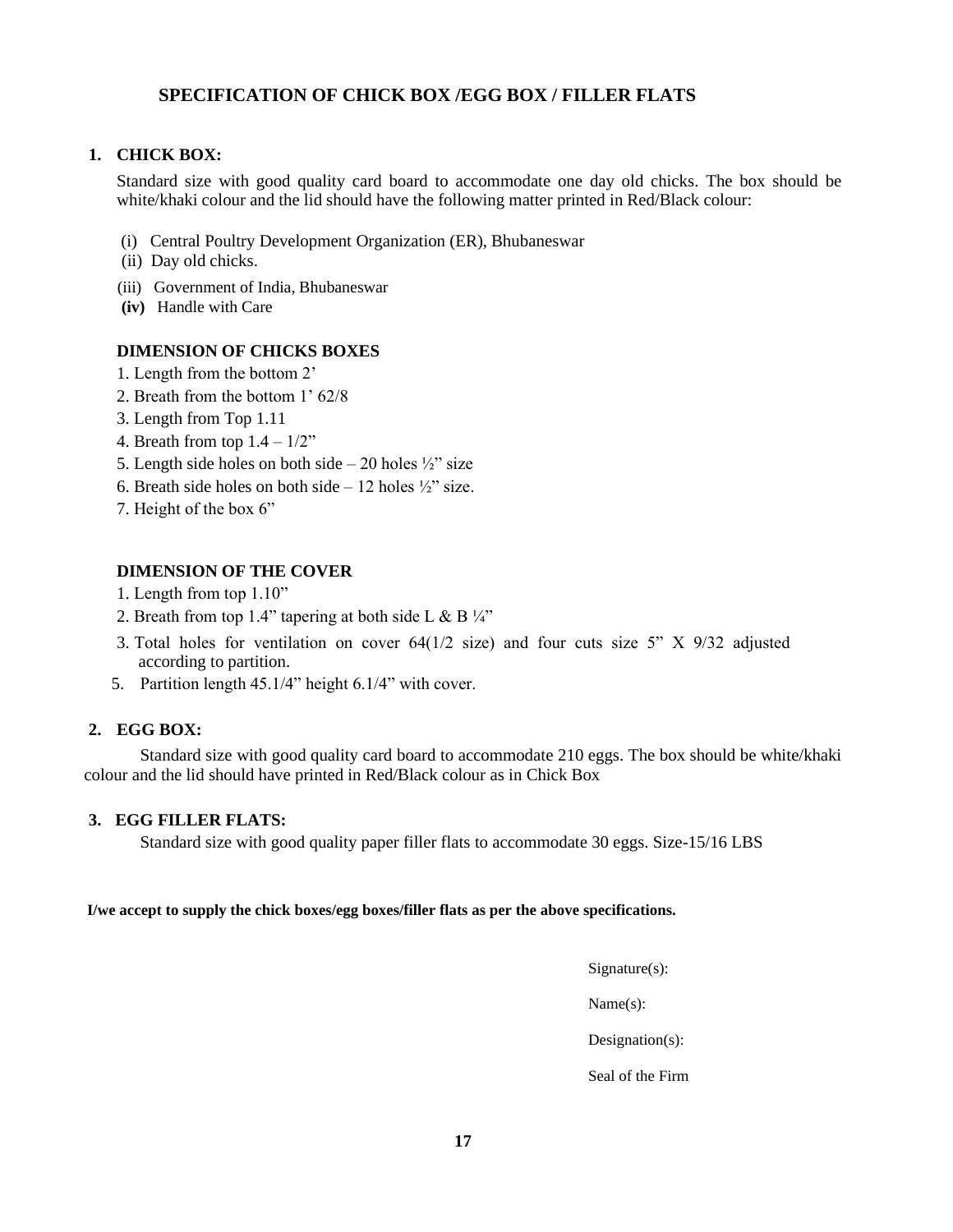# **PRICE BID FORM**

Date ……………..

To,

**The Director, Central Poultry Development Organization (ER), Bhubaneswar – 751012**

Ref. Your TENDER dated \_\_\_\_\_\_\_\_

Having examined the above mentioned bidding documents, the receipt of which is hereby duly acknowledged, we, the undersigned, offer to supply and deliver……………………………………………………………………………………

………………………………………………………………………………………………………………………

(name of feed ingredients, additives, chick box, egg box, filler flats, Paddy husk, lime powder and salt) in conformity with the said bidding documents for the sum as shown in the price schedules, attached herewith and made part of this bid.

We undertake, if our bid is accepted, to deliver the goods and complete the services in accordance with the delivery schedule specified in the Schedule of Requirements after fulfilling all the applicable requirements incorporated in the above referred bidding documents.

If our bid is accepted, we will provide you with performance security as per the instructions specified in General terms & conditions (GTC) and in a form acceptable to you in terms of GTC clause 29 for a sum equivalent to 10 % (ten percent) of the contract price for the due performance of the contract.

We agree to abide by this bid for the bid validity period specified in the GTC clause 31 (read with modification, if any, in the Bid Data Sheet) or for the subsequently extended period. If any, agreed to by us and it shall remain binding up on us and may be accepted at any time before the expiration of that period.

Until a format contract is prepared and executed, this bid together with your written acceptance thereof and your notification of award shall constitute a binding contract between us.

We understand that you are not bound to accept the lowest or any bid you may receive.

Dated this ……………………………. Day of …………………… 2021 ……………

Signature(s):

Name(s):

Designation(s):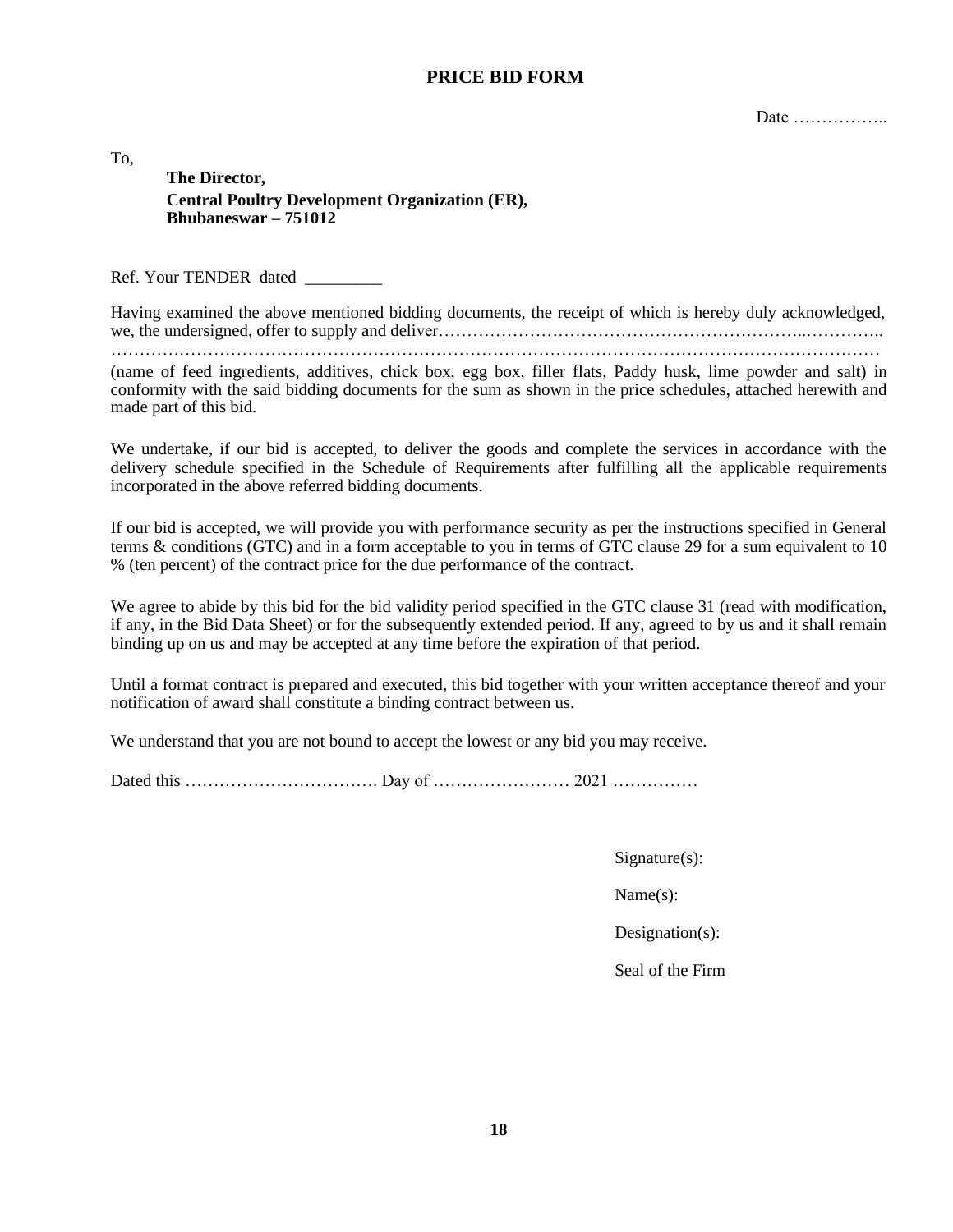# **PRICE BID**

# **RATE INVITATION FORM FOR SUPPLY OF FEED INGREDIENTS ,CHICK & EGG BOXES,PAPER EGG TRAY,PADDY HUSK,LIME POWDER AND SALT FOR THE PERIOD 01.10.2021 to 31.03.2022 F.O.R, CPDO (ER), BHUBANESWAR**

(As per the specifications of each item given in schedule -II & rate inclusive of all costs and GST, transportation charges, charges for loading & unloading the materials, etc.)

| Sl. | Name of the feed<br>ingredient / items | Total<br>Quantity     | Rate Per<br>Unit | <b>EMD</b> Amount<br>(FDR/TDR) | Rate Tendered per unit<br>mentioned |          |
|-----|----------------------------------------|-----------------------|------------------|--------------------------------|-------------------------------------|----------|
|     |                                        | required<br>(Approx.) |                  |                                | In figures                          | In words |
|     | $\mathbf{2}$                           | 3                     | 4                | $\overline{5}$                 | 6                                   | 7        |
| 1.  | <b>Yellow Maize</b>                    | 260 M.T               | Per Qntl.        |                                |                                     |          |
| 2.  | Soyabean Meal                          | 120 M.T               | Per Qntl.        |                                |                                     |          |
| 3.  | De-oiled Rice Bran                     | 130 M.T               | Per Qntl.        |                                |                                     |          |
| 4.  | <b>Oyster Shellgrit</b>                | 20 M.T                | Per Qntl.        |                                |                                     |          |
| 5.  | <b>Mineral Mixture</b>                 | 20 M.T                | Per Qntl.        |                                |                                     |          |
| 6.  | <b>Chick Boxes</b>                     | 8,000 Nos.            | Per pc.          |                                |                                     |          |
| 7.  | Egg Boxes                              | 3,000 Nos.            | Per pc.          |                                |                                     |          |
| 8   | Salt (50 kg. Bag)                      | $2.0$ M.T             | Per bag          |                                |                                     |          |
| 9.  | Paper egg tray                         | 600 bundles           | Per pc.          |                                |                                     |          |
| 10. | Paddy husk                             | 40 M.T.               | Per M.T          |                                |                                     |          |
| 11. | Lime powder                            | 50 bags               | Per bag          |                                |                                     |          |

Amount of EMD Rs.\_\_\_\_\_\_\_\_\_\_\_ [Rupees ……………………………..…………………............... (in words)] in the shape of FDR / TDR vide No........................ dated.......................... valid for ………………………….. Months from the date of opening of tender.

\* The exact quantity may vary depending on the actual requirement.

I/We agree to forfeit of the earnest money if I/we fail to comply with any of the terms and conditions in whole or in part laid down in the Tender form. I/We have carefully read the terms and conditions of the Tender and are agreed to abide by these in letter and spirit.

Signature(s):

Name(s):

Designation(s):